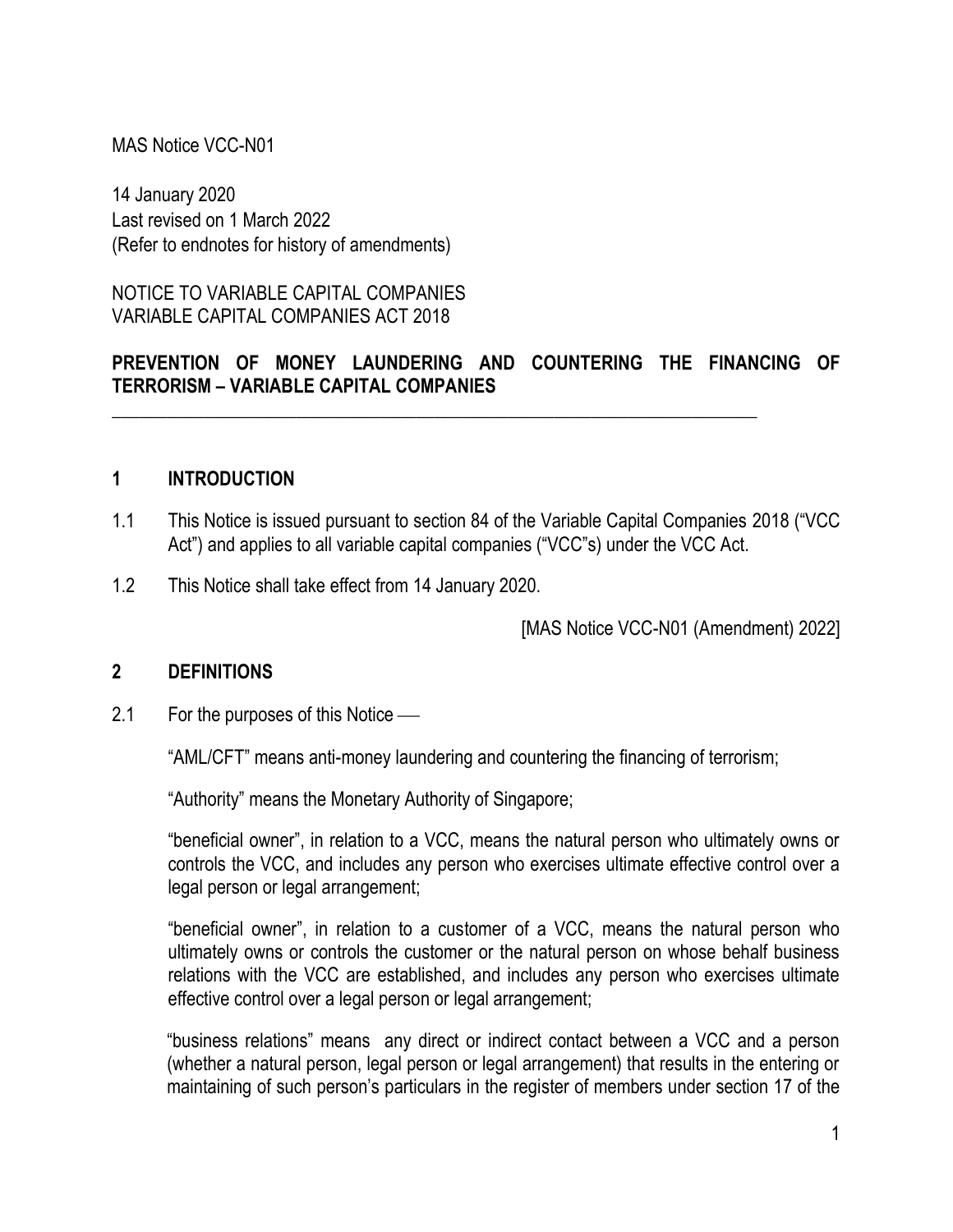VCC Act;

"CDD measures" or "customer due diligence measures" means the measures required by paragraph 7;

"CDSA" means the Corruption, Drug Trafficking and Other Serious Crimes (Confiscation of Benefits) Act 1992;

[MAS Notice VCC-N01 (Amendment) 2022]

"connected party" —

- (a) in relation to a legal person (other than a partnership), means any director or any natural person having executive authority in the legal person;
- $(b)$  in relation to a legal person that is a partnership, means any partner or manager<sup>1</sup>; and
- (c) in relation to a legal arrangement, means any natural person having executive authority in the legal arrangement;

"customer" in relation to a VCC, means a person (whether a natural person, legal person or legal arrangement) with whom the VCC establishes or intends to establish business relations;

"FATF" means the Financial Action Task Force;

"government entity" means a government of a country or jurisdiction, a ministry within such a government, or an agency specially established by such a government through written law;

"legal arrangement" means a trust or other similar arrangement;

"legal person" means an entity other than a natural person that can establish a permanent customer relationship with a financial institution or a VCC or otherwise own property;

"nominee director" means a director of the VCC who is accustomed or under an obligation, whether formal or informal, to act in accordance with the directions, instructions or wishes of any other person.

"officer" means any director or any member of the committee of management of the VCC;

"partnership" means a partnership, a limited partnership within the meaning of the Limited Partnerships Act 2008 or a limited liability partnership within the meaning of the Limited

<sup>&</sup>lt;sup>1</sup> In the case of a limited liability partnership or a limited partnership.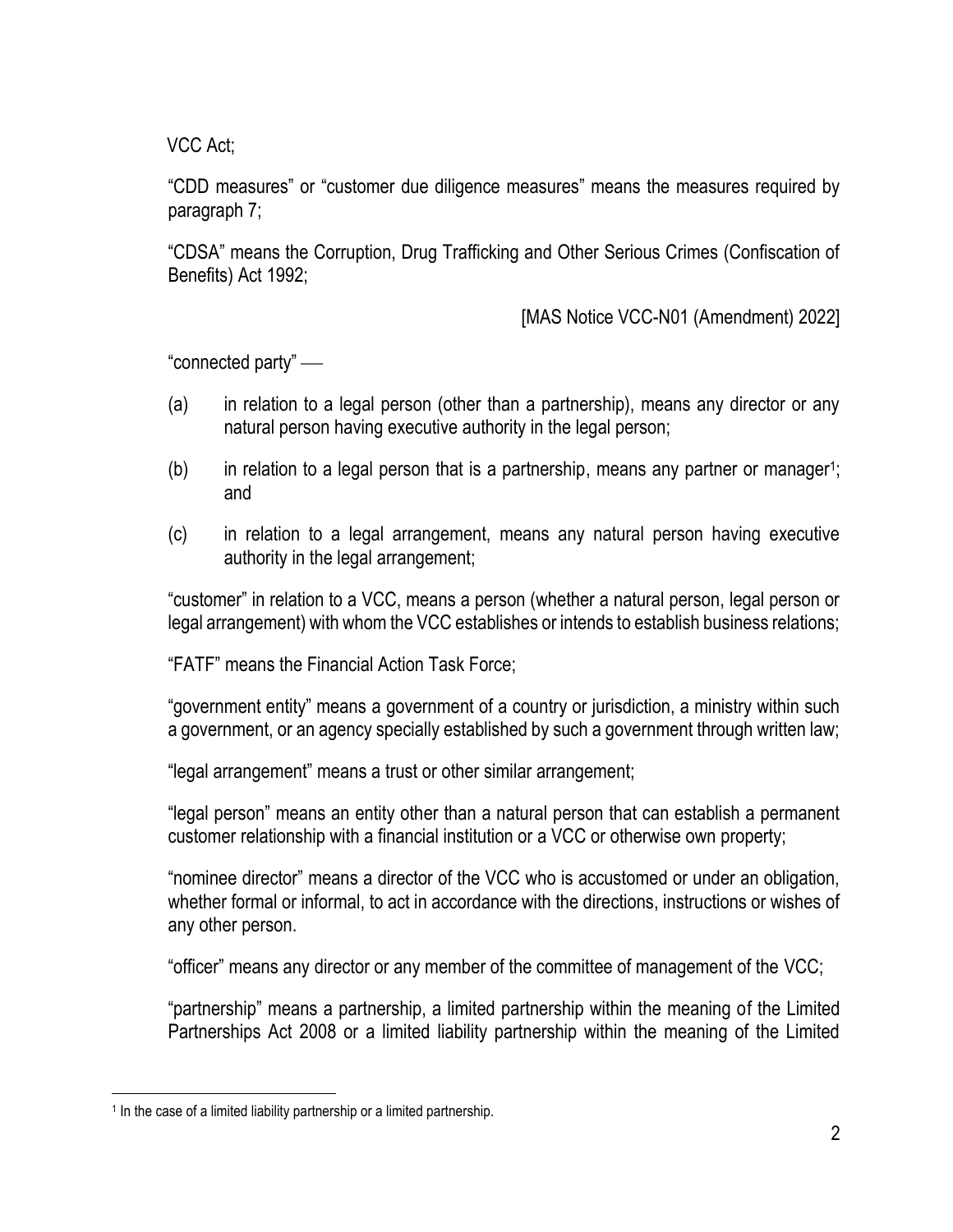Liability Partnerships Act 2005;

[MAS Notice VCC-N01 (Amendment) 2022]

"personal data" has the same meaning as defined in section 2(1) of the Personal Data Protection Act 2012;

[MAS Notice VCC-N01 (Amendment) 2022]

"reasonable measures" means appropriate measures which are commensurate with the level of money laundering or terrorism financing risks;

[MAS Notice VCC-N01 (Amendment) 2022]

"SFA" means the Securities and Futures Act 2001;

[MAS Notice VCC-N01 (Amendment) 2022]

"STR" means suspicious transaction report;

"STRO" means the Suspicious Transaction Reporting Office, Commercial Affairs Department of the Singapore Police Force; and

"TSOFA" means the Terrorism (Suppression of Financing) Act 2002.

[MAS Notice VCC-N01 (Amendment) 2022]

- 2.2 A reference to any threshold or value limit expressed in S\$ shall include a reference to the equivalent amount expressed in any other currency.
- 2.3 The expressions used in this Notice shall, except where defined in this Notice or where the context otherwise requires, have the same meanings as in the VCC Act.

### **3 UNDERLYING PRINCIPLES**

- 3.1 This Notice is based on the following principles, which shall serve as a guide for all VCCs in the conduct of their operations and business activities:
	- (a) A VCC shall exercise due diligence when dealing with customers, natural persons appointed to act on the customer's behalf, connected parties of the customer and beneficial owners of the customer.
	- (b) A VCC shall conduct its business in conformity with high ethical standards, and guard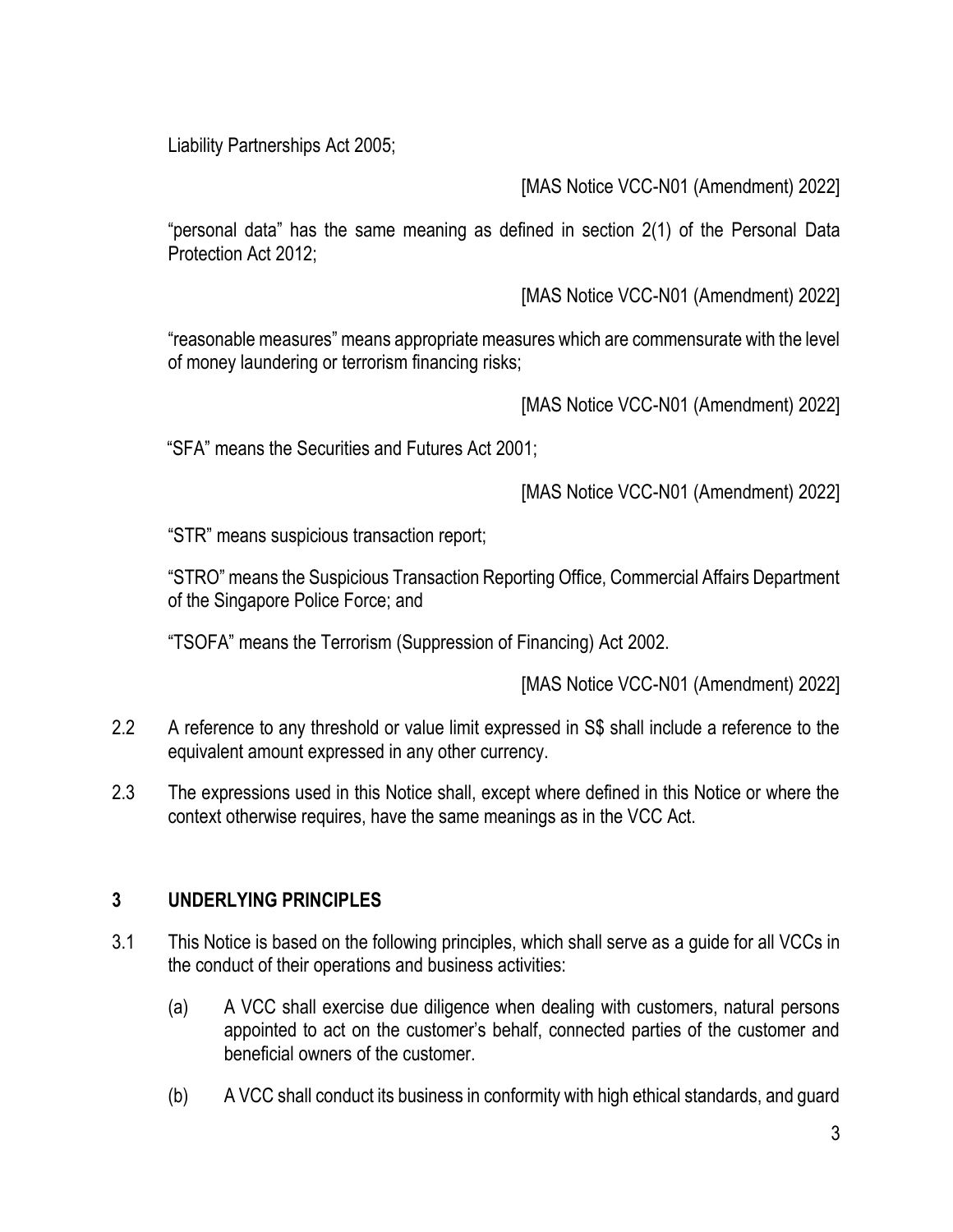against establishing any business relations or undertaking any transaction, that is or may be connected with, or facilitates or may facilitate money laundering or terrorism financing.

(c) A VCC shall, to the fullest extent possible, assist and cooperate with the relevant law enforcement authorities in Singapore to prevent money laundering and terrorism financing.

[MAS Notice VCC-N01 (Amendment) 2022]

#### **4 ELIGIBLE FINANCIAL INSTITUTION**

- 4.1 A VCC shall engage a financial institution from the classes of financial institutions set out in Appendix 2 ("eligible financial institution") for the purposes of conducting the necessary checks and performing the measures in order for the VCC to comply with the paragraphs of this Notice, with the exception of paragraphs 3, 4, and 10.
- 4.2 In engaging an eligible financial institution, the VCC should ensure that :
	- (a) the eligible financial institution is not one which VCCs have been specifically precluded by the Authority from engaging for the purposes of paragraph 4 of this Notice; and
	- (b) the eligible financial institution is able to provide, without delay, upon the VCC's request, any data, documents or information obtained by the eligible financial institution or manager, with respect to the measures applied on the VCC's customer, which the VCC would be required or would want to obtain.

### **5 ASSESSING RISKS AND APPLYING A RISK-BASED APPROACH**

#### **Risk Assessment**

- 5.1 A VCC shall take appropriate steps to identify, assess and understand, its money laundering and terrorism financing risks in relation to  $-$ 
	- (a) its customers;
	- (b) the countries or jurisdictions its customers are from or in;
	- (c) the countries or jurisdictions the VCC has investments and operations in; and
	- (d) the products, services, transactions and delivery channels of the VCC.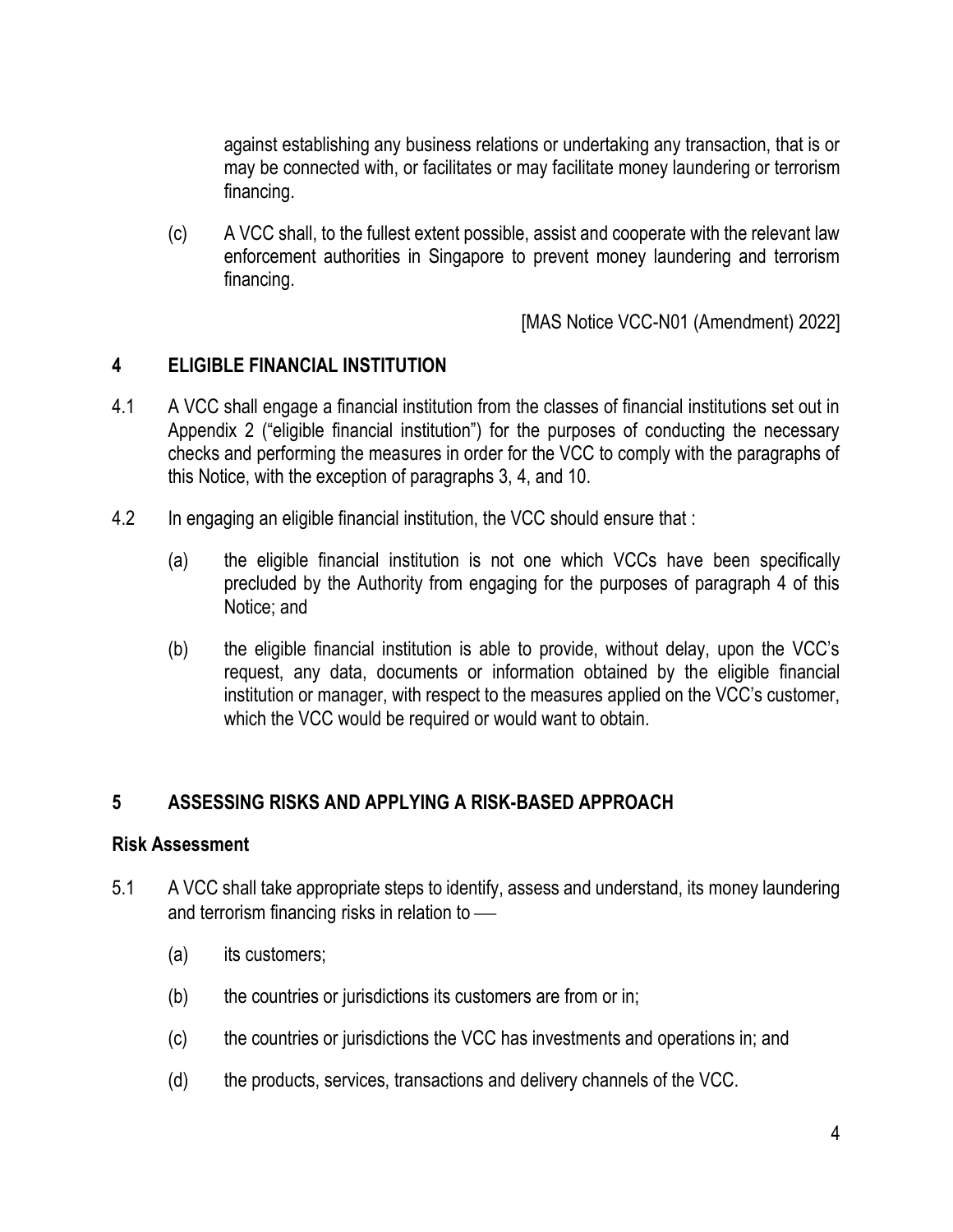- 5.2 The appropriate steps referred to in paragraph 5.1 shall include
	- (a) documenting the VCC's risk assessments;
	- (b) considering all the relevant risk factors before determining the level of overall risk and the appropriate type and extent of mitigation to be applied;
	- (c) keeping the VCC's risk assessments up-to-date; and
	- (d) having appropriate mechanisms to provide its risk assessment information to the Authority.

### **Risk Mitigation**

- $5.3$  A VCC shall
	- (a) develop and implement policies, procedures and controls, which are approved by senior management, to enable the VCC to effectively manage and mitigate the risks that have been identified by the VCC or notified to it by the Authority or other relevant authorities in Singapore;
	- (b) monitor the implementation of those policies, procedures and controls and enhance them if necessary;
	- (c) perform enhanced measures where higher risks are identified, to effectively manage and mitigate those higher risks; and
	- (d) ensure that the performance of measures or enhanced measures to effectively manage and mitigate the identified risks addresses the risk assessment and guidance from the Authority or other relevant authorities in Singapore.

[MAS Notice VCC-N01 (Amendment) 2022]

### **6 NEW PRODUCTS, PRACTICES AND TECHNOLOGIES**

- 6.1 A VCC shall identify and assess the money laundering and terrorism financing risks that may arise in relation to  $-$ 
	- (a) the development of new products and new business practices, including new delivery mechanisms; and
	- (b) the use of new or developing technologies for both new and existing products.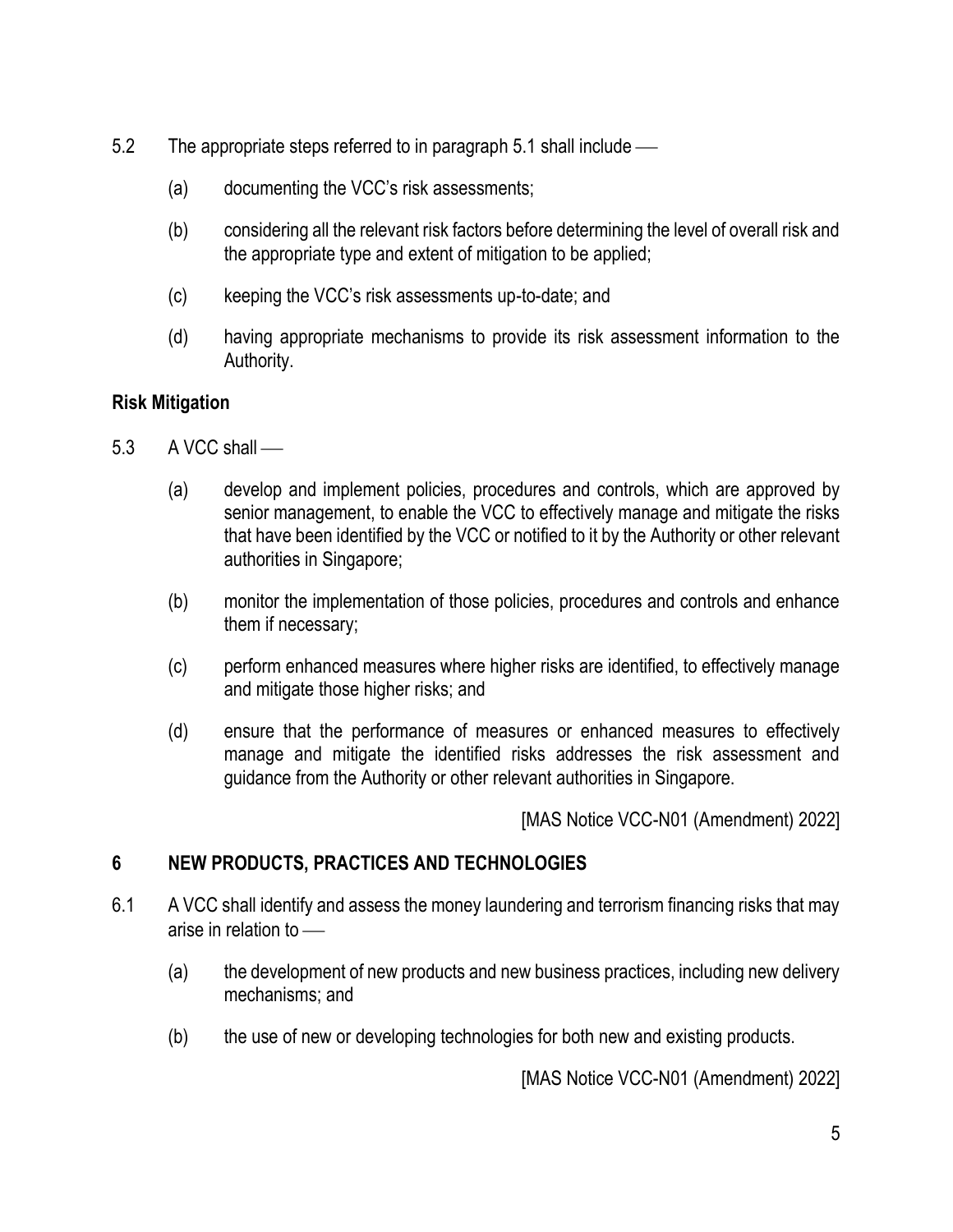- 6.2 A VCC shall undertake the risk assessments, prior to the launch or use of such products, practices and technologies (to the extent such use is permitted by this Notice), and shall take appropriate measures to manage and mitigate the risks.
- 6.3 A VCC shall, in complying with the requirements of paragraphs 6.1 and 6.2, pay special attention to any  $-$ 
	- (a) new products and new business practices, including new delivery mechanisms; and
	- (b) new or developing technologies,

that favour anonymity.

# **7 CUSTOMER DUE DILIGENCE ("CDD")**

#### **Anonymous Dealings or Fictitious Names**

7.1 No VCC shall establish or maintain business relations with any customer on an anonymous basis or where the customer uses a fictitious name.

#### **Where There Are Reasonable Grounds for Suspicion prior to the Establishment of Business Relations**

- 7.2 Prior to a VCC establishing business relations with a customer, where the VCC has any reasonable grounds to suspect that the assets or funds of a customer are proceeds of drug dealing or criminal conduct as defined in the CDSA, or are property related to the facilitation or carrying out of any terrorism financing offence as defined in the TSOFA, the VCC shall —
	- (a) not establish business relations with, or undertake a transaction for, the customer; and
	- $(b)$  file an STR<sup>2</sup>, and extend a copy to the Authority for information.

### **When CDD is to be Performed**

- 7.3 A VCC shall perform the measures as required by paragraphs 7, 8 and 9 when  $-$ 
	- (a) the VCC establishes business relations with any customer;
	- (b) there is a suspicion of money laundering or terrorism financing, notwithstanding that

<sup>2</sup> Please note in particular section 48 of the CDSA on tipping-off.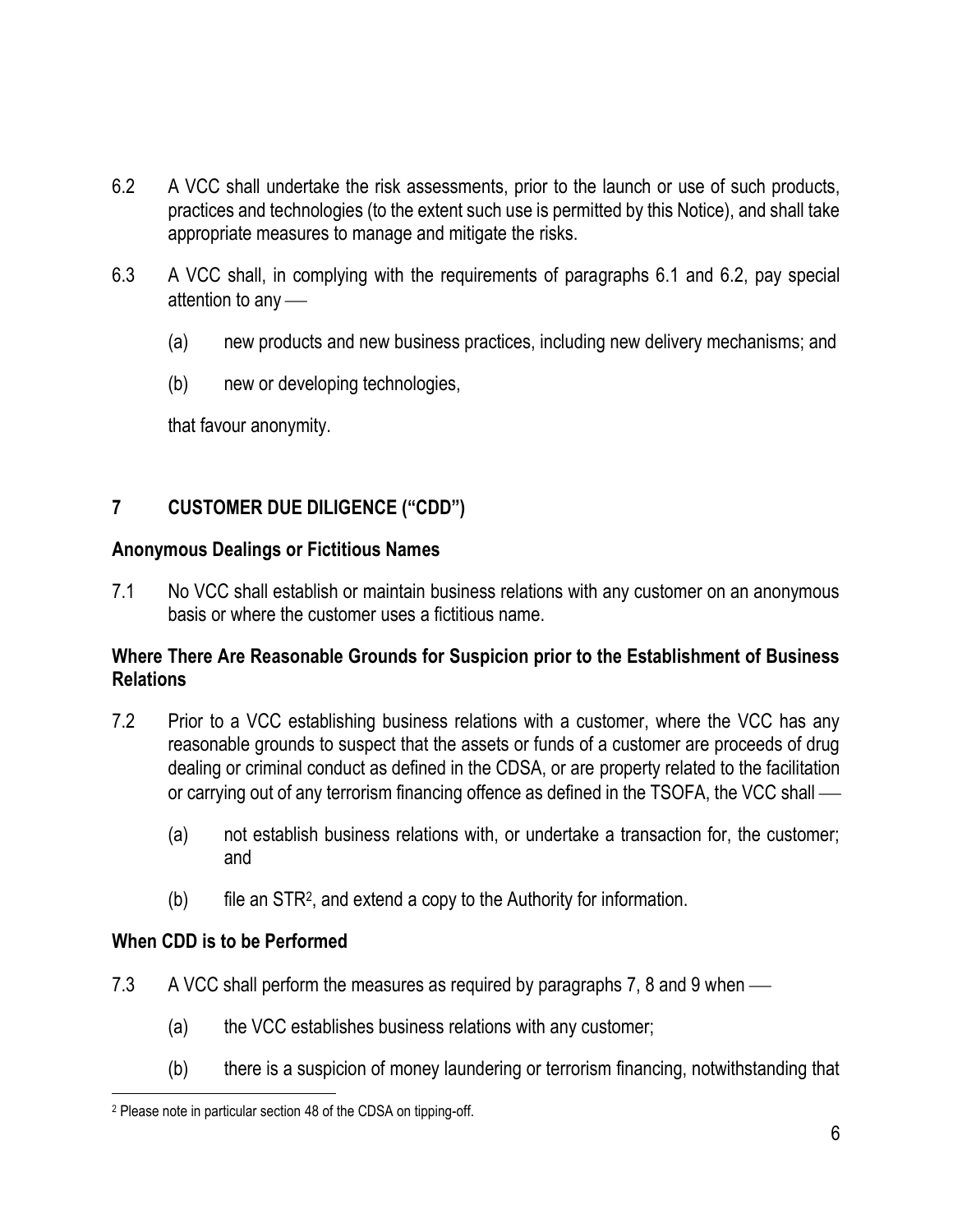the VCC would not otherwise be required by this Notice to perform the measures as required by paragraphs 7, 8 and 9; or

- (c) the VCC has doubts about the veracity or adequacy of any information previously obtained.
- (I) Identification of Customer
- 7.4 A VCC shall identify each customer.
- 7.5 For the purposes of paragraph 7.4, a VCC shall obtain at least the following information:
	- (a) full name, including any aliases;
	- (b) unique identification number (such as an identity card number, birth certificate number or passport number, or where the customer is not a natural person, the incorporation number or business registration number);
	- $(c)$  the customer's  $-$ 
		- (i) residential address; or
		- (ii) registered or business address, and if different, principal place of business,

as may be appropriate;

- (d) date of birth, establishment, incorporation or registration (as may be appropriate); and
- (e) nationality, place of incorporation or place of registration (as may be appropriate).
- 7.6 Where the customer is a legal person or legal arrangement, the VCC shall, apart from identifying the customer, also identify the legal form, constitution and powers that regulate and bind the legal person or legal arrangement.
- 7.7 Where the customer is a legal person or legal arrangement, the VCC shall identify the connected parties of the customer, by obtaining at least the following information of each connected party:
	- (a) full name, including any aliases; and
	- (b) unique identification number (such as an identity card number, birth certificate number or passport number of the connected party).
- 7.7A Where the VCC –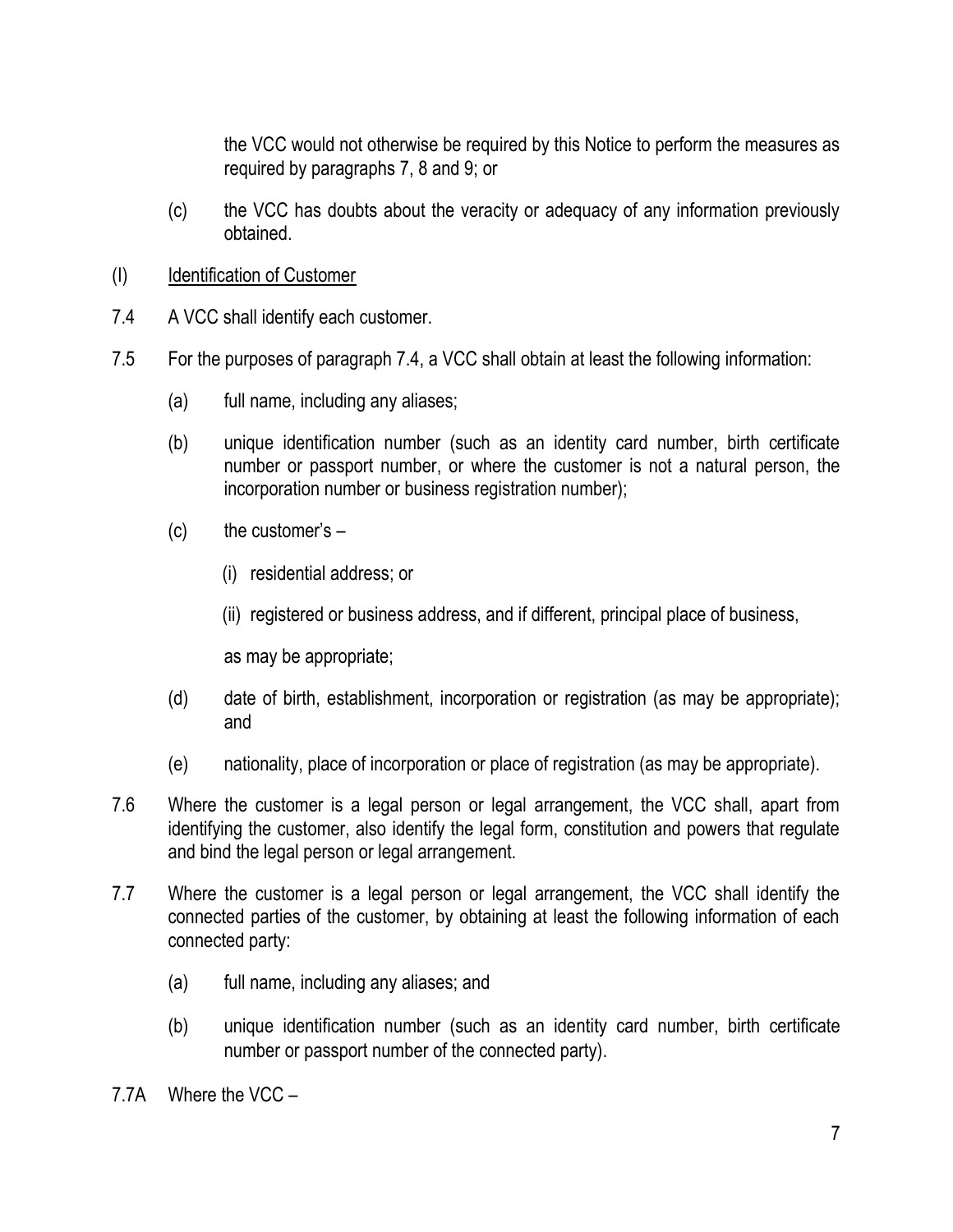- (a) has assessed that the money laundering and terrorism financing risks in relation to the customer are not high; and
- (b) is unable to obtain the unique identification number of the connected party after taking reasonable measures,

the VCC may obtain the date of birth and nationality of the connected party, in lieu of the unique identification number.

[MAS Notice VCC-N01 (Amendment) 2022]

7.7B The VCC shall document the results of the assessment in paragraph 7.7A(a) and all the measures taken under paragraph 7.7A(b).

- (II) Verification of Identity of Customer
- 7.8 A VCC shall verify the identity of the customer using reliable, independent source data, documents or information. Where the customer is a legal person or legal arrangement, a VCC shall verify the legal form, proof of existence, constitution and powers that regulate and bind the customer, using reliable, independent source data, documents or information.
- (III) Identification and Verification of Identity of Natural Person Appointed to Act on a Customer's **Behalf**
- 7.9 Where a customer appoints one or more natural persons to act on the customer's behalf in establishing business relations with a VCC or the customer is not a natural person, the VCC  $shall$   $-$ 
	- (a) identify each natural person who acts or is appointed to act on behalf of the customer by obtaining at least the following information of such natural person:
		- (i) full name, including any aliases;
		- (ii) unique identification number (such as an identity card number, birth certificate number or passport number);
		- (iii) residential address;
		- (iv) date of birth;
		- (v) nationality; and
	- (b) verify the identity of each natural person using reliable, independent source data,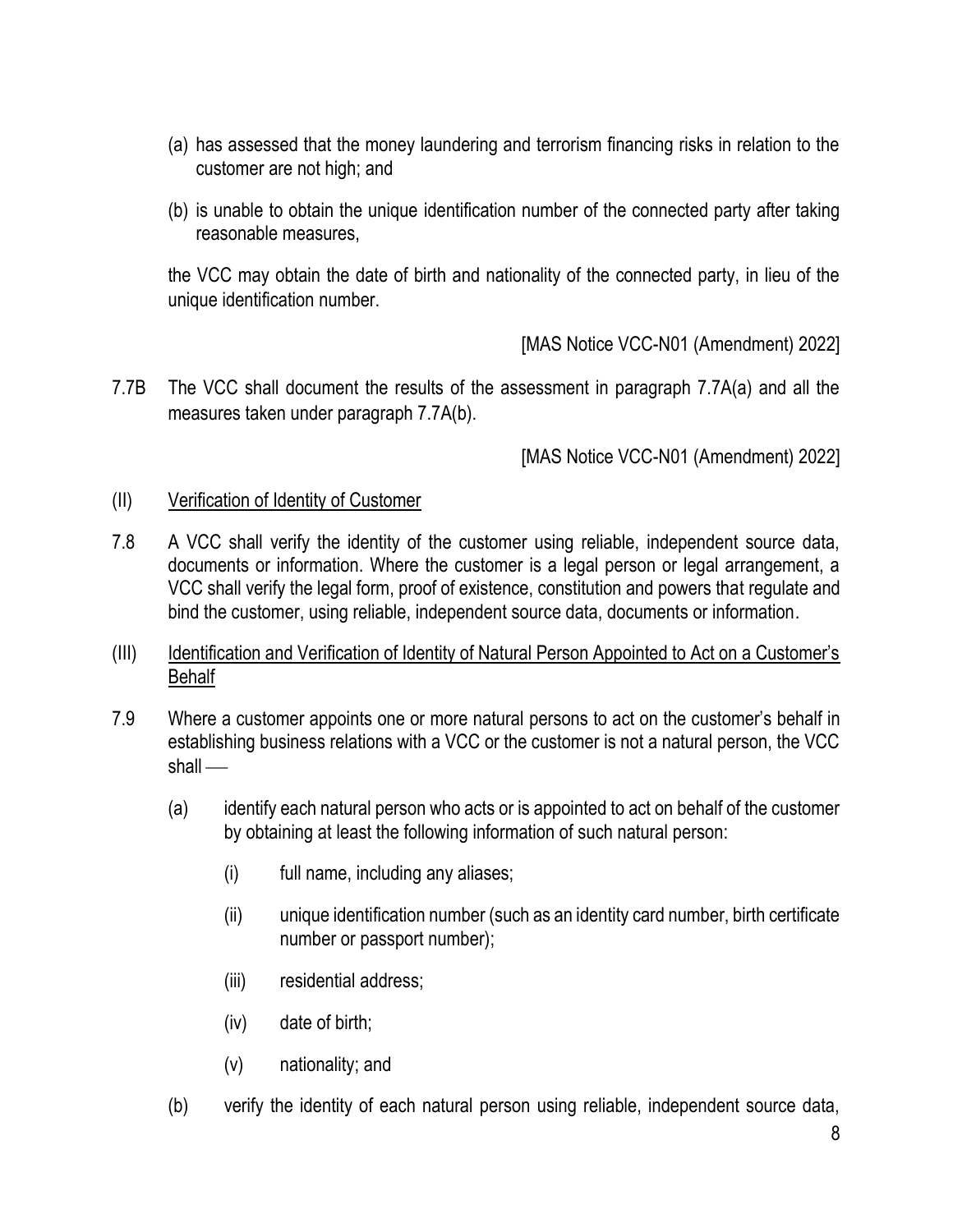documents or information.

[MAS Notice VCC-N01 (Amendment) 2022]

- 7.10 A VCC shall verify the due authority of each natural person appointed to act on behalf of the customer by:
	- (a) obtaining the appropriate documentary evidence authorising the appointment of such natural person by the customer to act on the customer's behalf; and
	- (b) verifying that such natural person is the person authorised to act on the customer's behalf, through methods which include obtaining the person's specimen signature or electronic means of verification.

[MAS Notice VCC-N01 (Amendment) 2022]

7.10A Where the VCC –

- (a) has assessed that the money laundering and terrorism financing risks of the customer are not high; and
- (b) is unable to obtain the residential address of the natural person who acts or is appointed to act on behalf of the customer after taking reasonable measures,

the VCC may obtain the business address of this natural person, in lieu of the residential address.

[MAS Notice VCC-N01 (Amendment) 2022]

7.10B Where the VCC has obtained the business address of the natural person referred to in paragraph 7.10A, the VCC shall take reasonable measures to verify the business address using reliable, independent source data, documents or information.

[MAS Notice VCC-N01 (Amendment) 2022]

7.10C The VCC shall document the results of the assessment in paragraph 7.10A(a) and all the measures taken under paragraph 7.10A(b).

- 7.11 Where the customer is a Singapore Government entity, the VCC shall only be required to obtain such information as may be required to confirm that the customer is a Singapore Government entity as asserted.
- (IV) Identification and Verification of Identity of Beneficial Owner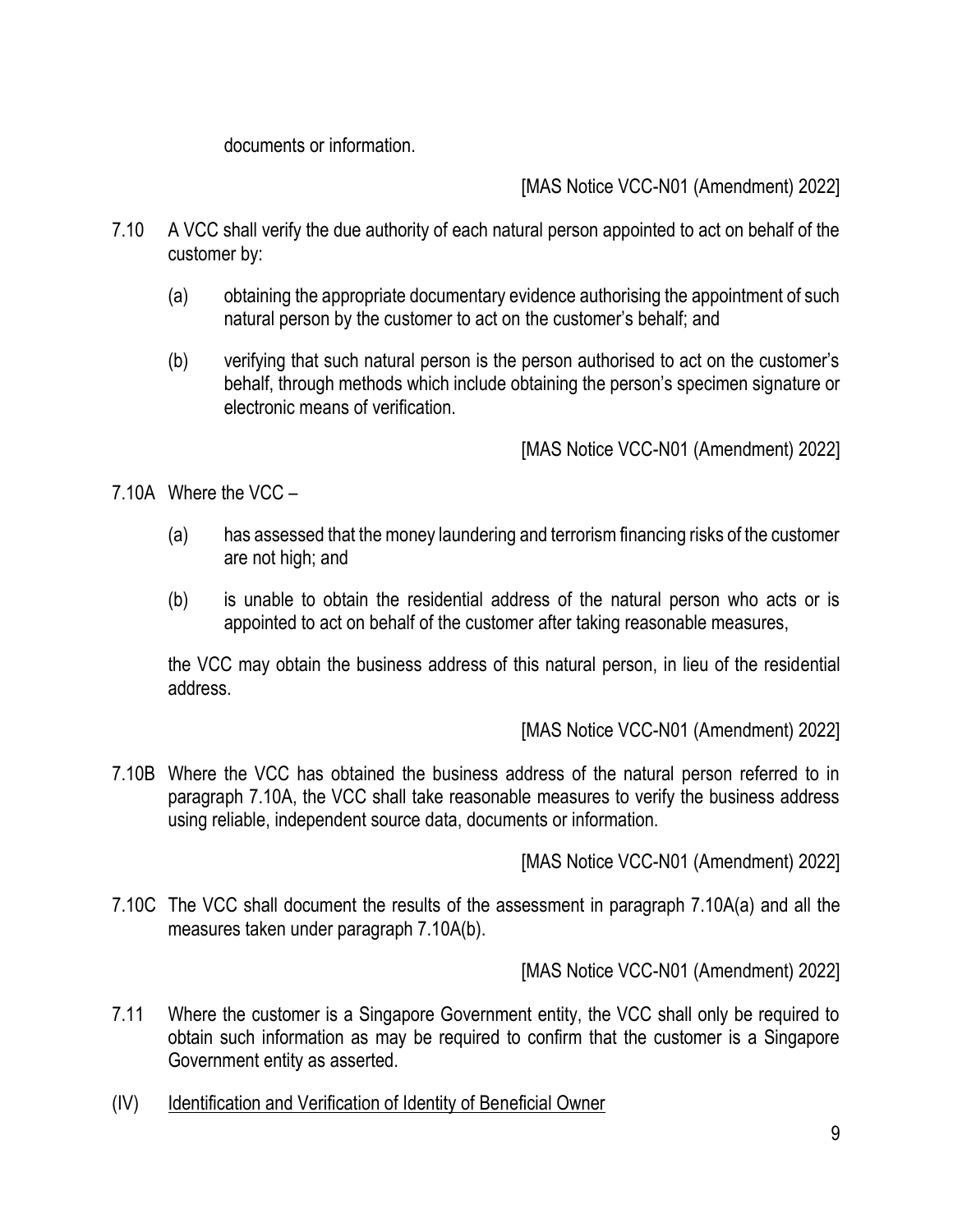- 7.12 Subject to paragraph 7.15, a VCC shall inquire if there exists any beneficial owner in relation to a customer.
- 7.13 Where there is one or more beneficial owners in relation to a customer, the VCC shall identify the beneficial owners and take reasonable measures to verify the identities of the beneficial owners using the relevant information or data obtained from reliable, independent sources. The VCC shall —
	- $(a)$  for customers that are legal persons
		- (i) identify the natural persons (whether acting alone or together) who ultimately own the legal person;
		- (ii) to the extent that there is doubt under subparagraph (i) as to whether the natural persons who ultimately own the legal person are the beneficial owners or where no natural persons ultimately own the legal person, identify the natural persons (if any) who ultimately control the legal person or have ultimate effective control of the legal person; and
		- (iii) where no natural persons are identified under subparagraphs (i) or (ii), identify the natural persons having executive authority in the legal person, or in equivalent or similar positions;
	- $(b)$  for customers that are legal arrangements
		- (i) for trusts, identify the settlor, the trustee, the protector (if any), the beneficiaries (including every beneficiary that falls within a designated characteristic or class)<sup>3</sup>, and any natural person exercising ultimate ownership, ultimate control or ultimate effective control over the trust (including through a chain of control or ownership); and
		- (ii) for other types of legal arrangements, identify persons in equivalent or similar positions, as those described under subparagraph (i).

[MAS Notice VCC-N01 (Amendment) 2022]

7.14 Where the customer is not a natural person, the VCC shall understand the nature of the customer's business and its ownership and control structure.

<sup>&</sup>lt;sup>3</sup> In relation to a beneficiary of a trust designated by characteristics or by class, the VCC shall obtain sufficient information about the beneficiary to satisfy itself that it will be able to establish the identity of the beneficiary —

<sup>(</sup>a) before making a distribution to that beneficiary; or

<sup>(</sup>b) when that beneficiary intends to exercise vested rights.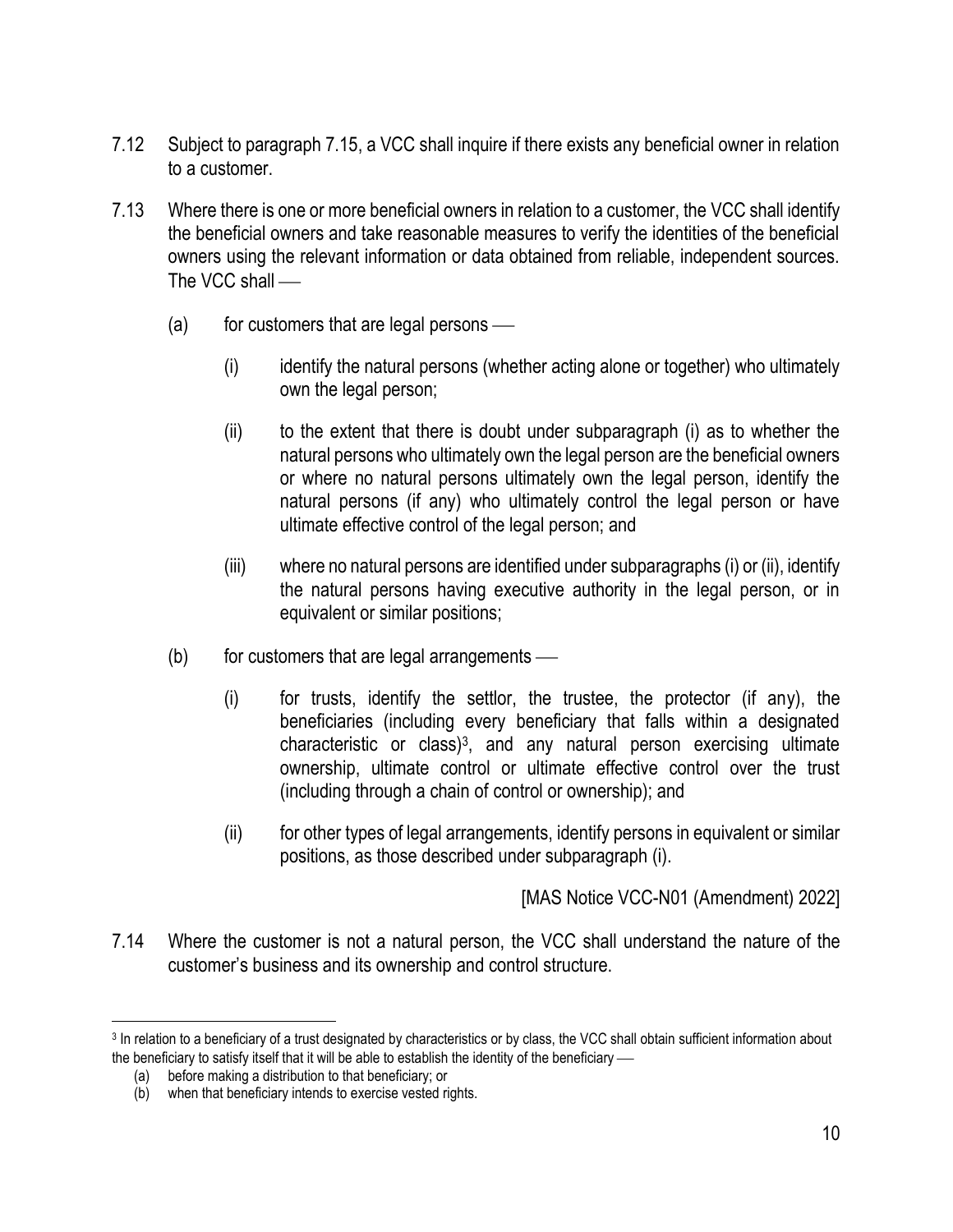- 7.15 A VCC shall not be required to inquire if there exists any beneficial owner in relation to a customer that is  $\equiv$ 
	- (a) an entity listed and traded on the Singapore Exchange;
	- (b) an entity listed on a stock exchange outside of Singapore that is subject to  $\equiv$ 
		- (i) regulatory disclosure requirements; and
		- (ii) requirements relating to adequate transparency in respect of its beneficial owners (imposed through stock exchange rules, law or other enforceable means);
	- (c) a financial institution set out in Appendix 1;
	- (d) a financial institution incorporated or established outside Singapore that is subject to and supervised for compliance with AML/CFT requirements consistent with standards set by the FATF; or
	- $(e)$  an investment vehicle where the managers are financial institutions  $-$ 
		- (i) set out in Appendix 1; or
		- (ii) incorporated or established outside Singapore but are subject to and supervised for compliance with AML/CFT requirements consistent with standards set by the FATF,

unless the VCC has doubts about the veracity of the CDD information of the customer, or suspects that the customer, business relations with, or transactions for the customer, may be connected with money laundering or terrorism financing.

[MAS Notice VCC-N01 (Amendment) 2022]

7.16 For the purposes of paragraphs 7.15(d) and 7.15 (e)(ii), a VCC shall document the basis for its determination that the requirements in those paragraphs have been duly met.

- (V) Maintenance of register of beneficial owners of the VCC
- 7.17 Subject to paragraph 7.24, A VCC shall maintain an up-to-date register of its beneficial owners.
- 7.18 The register of beneficial owners of a VCC shall be kept at:
	- (a) the VCC's registered office;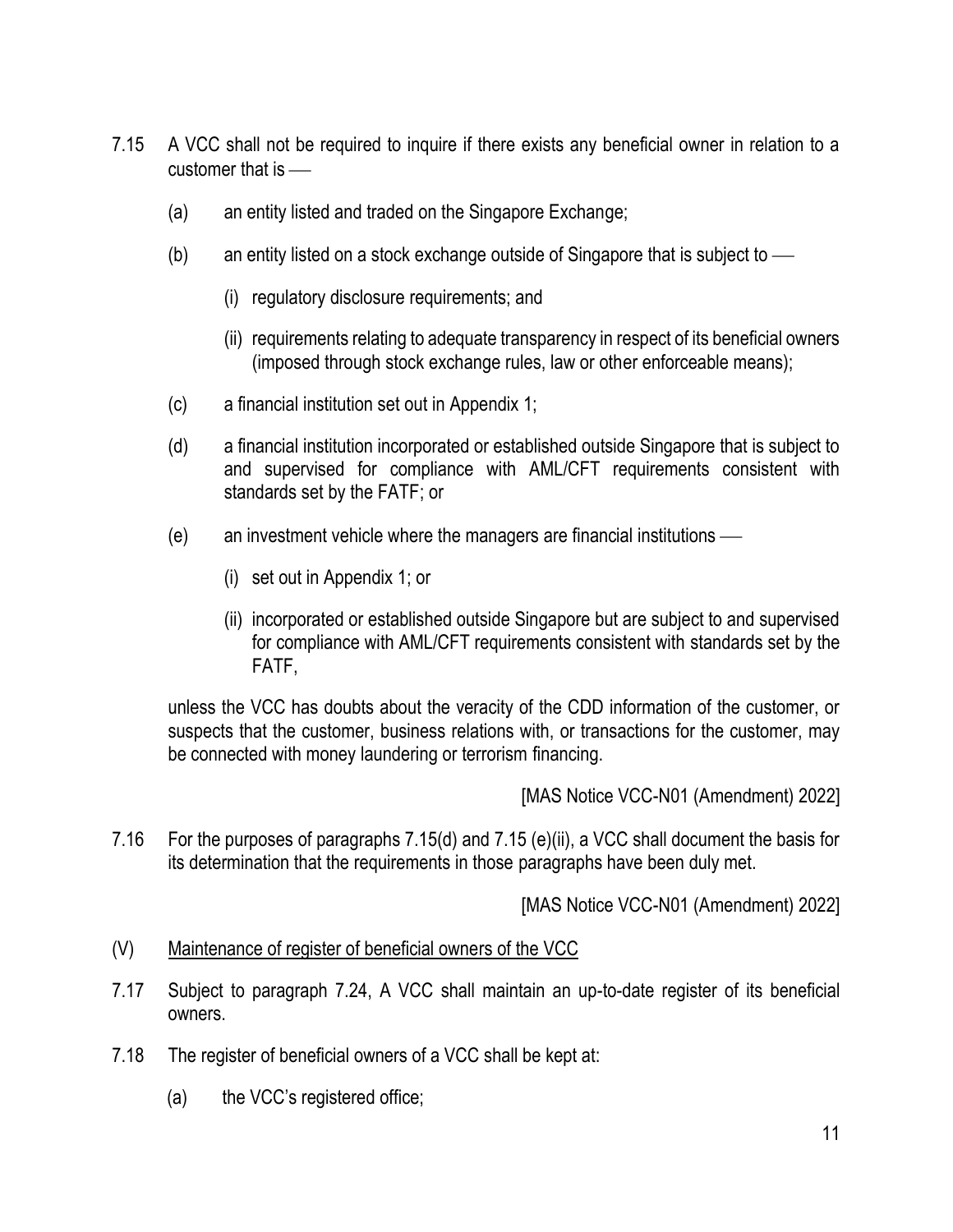- (b) the registered office of the VCC's manager, appointed under section 46(1) of the VCC Act; or
- (c) the registered office of the eligible financial institution.
- 7.19 The register of beneficial owners of the VCC shall contain at least the following information of such natural person, unless the beneficial owner is one described in paragraph 7.20:
	- (a) full name, including any aliases;
	- (b) unique identification number (such as an identity card number, birth certificate number or passport number);
	- (c) residential address;
	- (d) date of birth;
	- (e) nationality; and
	- (f) date on which the beneficial owner of the VCC became a beneficial owner of the VCC; and
	- (g) date on which the beneficial owner of the VCC ceased to be a beneficial owner of the VCC.
- 7.20 A VCC shall not be required to include the information of a beneficial owner in the register of beneficial owners where the beneficial owner has control of the VCC only through one or more members of the VCC that is:
	- (a) an entity listed and traded on the Singapore Exchange;
	- (b) an entity listed on a stock exchange outside of Singapore that is subject to  $\frac{1}{10}$ 
		- (i) regulatory disclosure requirements; and
		- (ii) requirements relating to adequate transparency in respect of its beneficial owners (imposed through stock exchange rules, law or other enforceable means);
	- (c) a financial institution set out in Appendix 1;
	- (d) a financial institution incorporated or established outside Singapore that is subject to and supervised for compliance with AML/CFT requirements consistent with standards set by the FATF; or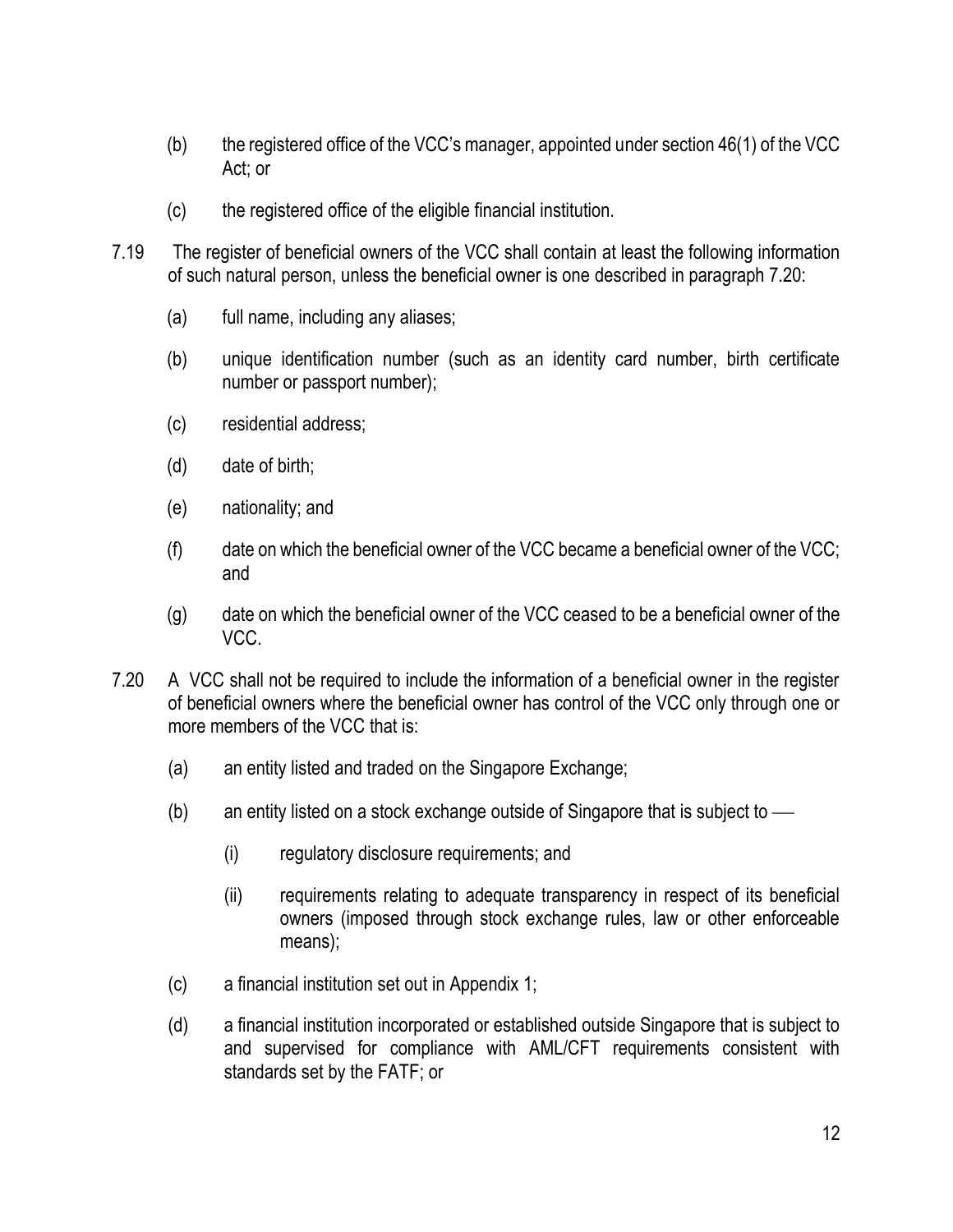- $(e)$  an investment vehicle where the managers are financial institutions  $-$ 
	- (i) set out in Appendix 1; or
	- (ii) incorporated or established outside Singapore but are subject to and supervised for compliance with AML/CFT requirements consistent with standards set by the FATF,

unless the VCC has doubts about the veracity of this information, or suspects that the beneficial owner of the VCC, business relations with, or transaction for the member through which it has control of the VCC, may be connected with money laundering or terrorism financing.

- (VI) Maintenance of register of Nominee Directors
- 7.21 Subject to paragraph 7.24, a VCC shall maintain an up-to-date register of its nominee directors.
- 7.22 The register of nominee directors shall be kept at:
	- (a) the VCC's registered office;
	- (b) the registered office of the VCC's manager, appointed under section 46 (1) of the VCC Act; or
	- (c) the registered office of the eligible financial institution.
- 7.23 The register of nominee directors shall contain at least the following information of such person (whether a natural person, legal person or legal arrangement) for whom the director is a nominee:
	- (a) full name, including any aliases;
	- (b) unique identification number (such as an identity card number, birth certificate number or passport number, or where the person is not a natural person, the incorporation number or business registration number);
	- $(c)$  the person's  $-$ 
		- (i) residential address; or
		- (ii) registered or business address, and if different, principal place of business,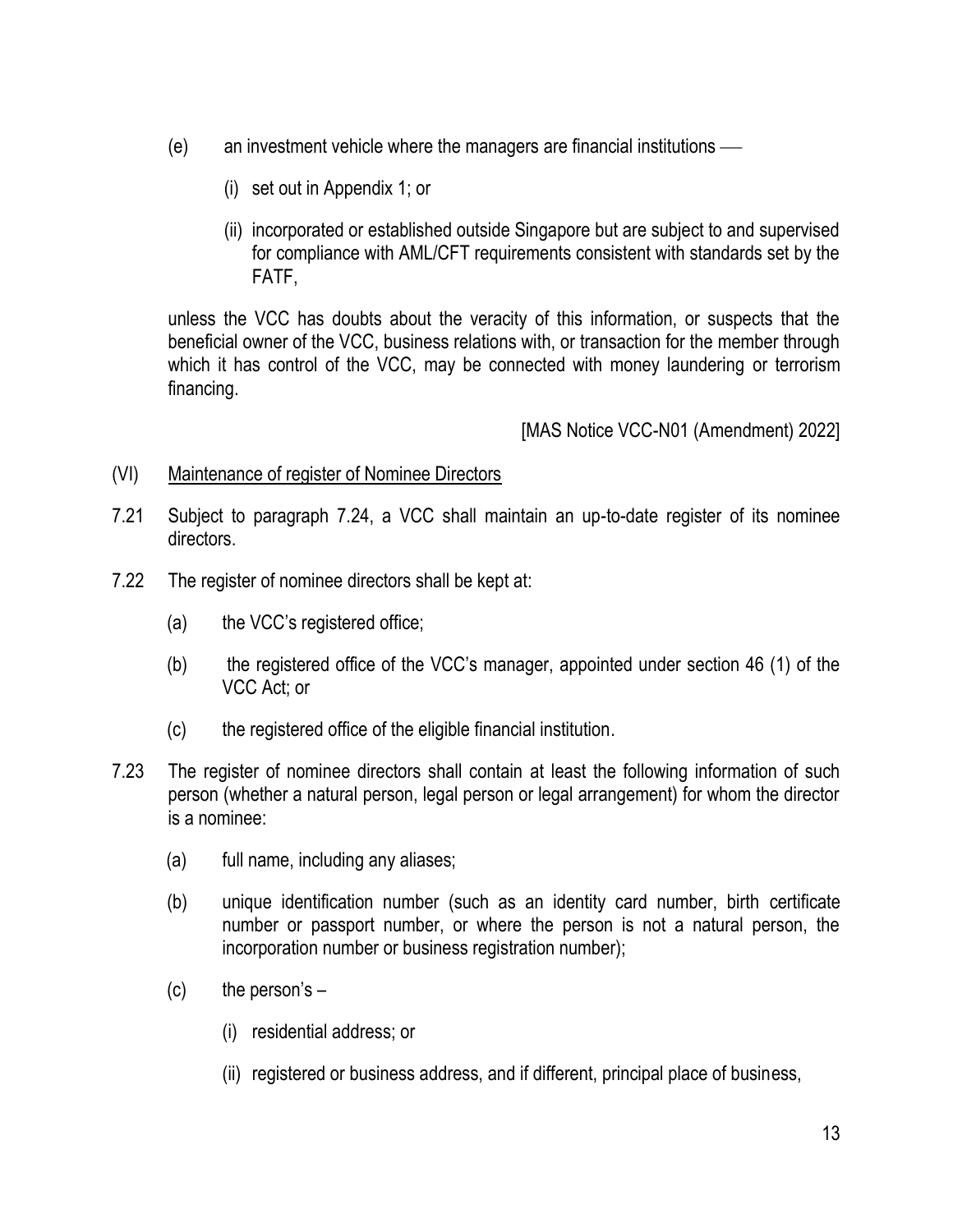as may be appropriate;

- (d) date of birth, establishment, incorporation or registration (as may be appropriate);
- (e) nationality, place of incorporation or place of registration (as may be appropriate); and
- (f) date on which the director became the person's nominee
- (VII) Exceptions to the requirement to maintain a register of beneficial owners and nominee directors
- 7.24 A VCC shall not be required to maintain a register of its beneficial owners or nominee directors if it is:
	- (a) a VCC which shares are listed on the Singapore Exchange;
	- (b) a VCC that is wholly-owned by the Singapore Government;
	- (c) a VCC that is wholly-owned by a statutory body established by or under a public Act for a public purpose;
	- (d) a VCC that is a wholly-owned subsidiary of a VCC mentioned in sub-paragraphs (a), (b) or (c);
	- (e) a VCC that is a wholly-owned subsidiary of a company:
		- (i) which shares are listed on the Singapore Exchange;
		- (ii) that is wholly-owned by the Singapore Government;
		- (iii) that is wholly-owned by a statutory body established by or under a public Act for a public purpose; or
	- (f) a VCC which shares are listed on stock exchange outside of Singapore that is subject to:
		- (i) regulatory disclosure requirements; and
		- (ii) requirements relating to adequate transparency in respect of its beneficial owners (imposed through stock exchange rules, law or other enforceable means).

[MAS Notice VCC-N01 (Amendment) 2022]

## (VIII) Information on the Purpose and Intended Nature of Business Relations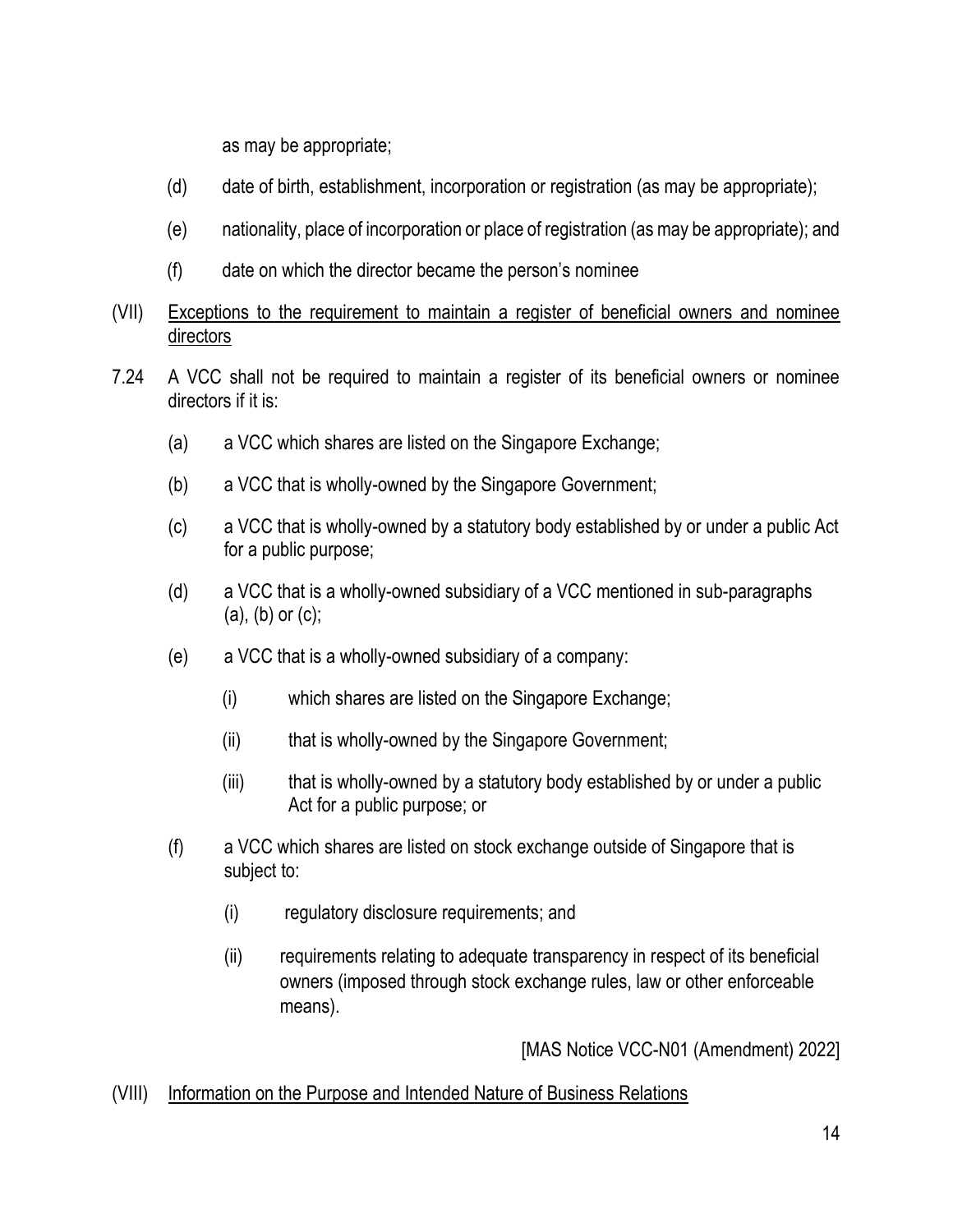- 7.25 A VCC shall, when processing the application to establish business relations, understand and as appropriate, obtain from the customer information as to the purpose and intended nature of business relations.
- (IX) Ongoing Monitoring
- 7.26 A VCC shall monitor on an ongoing basis, its business relations with customers.
- 7.27 A VCC shall, during the course of business relations with a customer, scrutinise transactions undertaken throughout the course of business relations, to ensure that the transactions are consistent with the VCC's knowledge of the customer, its business and risk profile and where appropriate, the source of funds.
- 7.28 A VCC shall pay special attention to all complex, unusually large or unusual patterns of transactions, undertaken throughout the course of business relations, that have no apparent or visible economic or lawful purpose.
- 7.29 For the purposes of ongoing monitoring, a VCC shall put in place and implement adequate systems and processes, commensurate with the size and complexity of the VCC, to  $-$ 
	- (a) monitor its business relations with customers; and
	- (b) detect and report suspicious, complex, unusually large or unusual patterns of transactions.
- 7.30 A VCC shall, to the extent possible, inquire into the background and purpose of the transactions in paragraph 7.28 and document its findings with a view to making this information available to the relevant authorities should the need arise.
- 7.31 A VCC shall ensure that the CDD data, documents and information obtained in respect of customers, natural persons appointed to act on behalf of the customers, connected parties of the customers and beneficial owners of the customers, are relevant and kept up-to-date by undertaking reviews of existing CDD data, documents and information, particularly for higher risk categories of customers.
- 7.32 Where there are any reasonable grounds for suspicion that existing business relations with a customer are connected with money laundering or terrorism financing, and where the VCC considers it appropriate to retain the customer —
	- (a) the VCC shall substantiate and document the reasons for retaining the customer; and
	- (b) the customer's business relations with the VCC shall be subject to commensurate risk mitigation measures, including enhanced ongoing monitoring.
- 7.33 Where the VCC assesses the customer or the business relations with the customer referred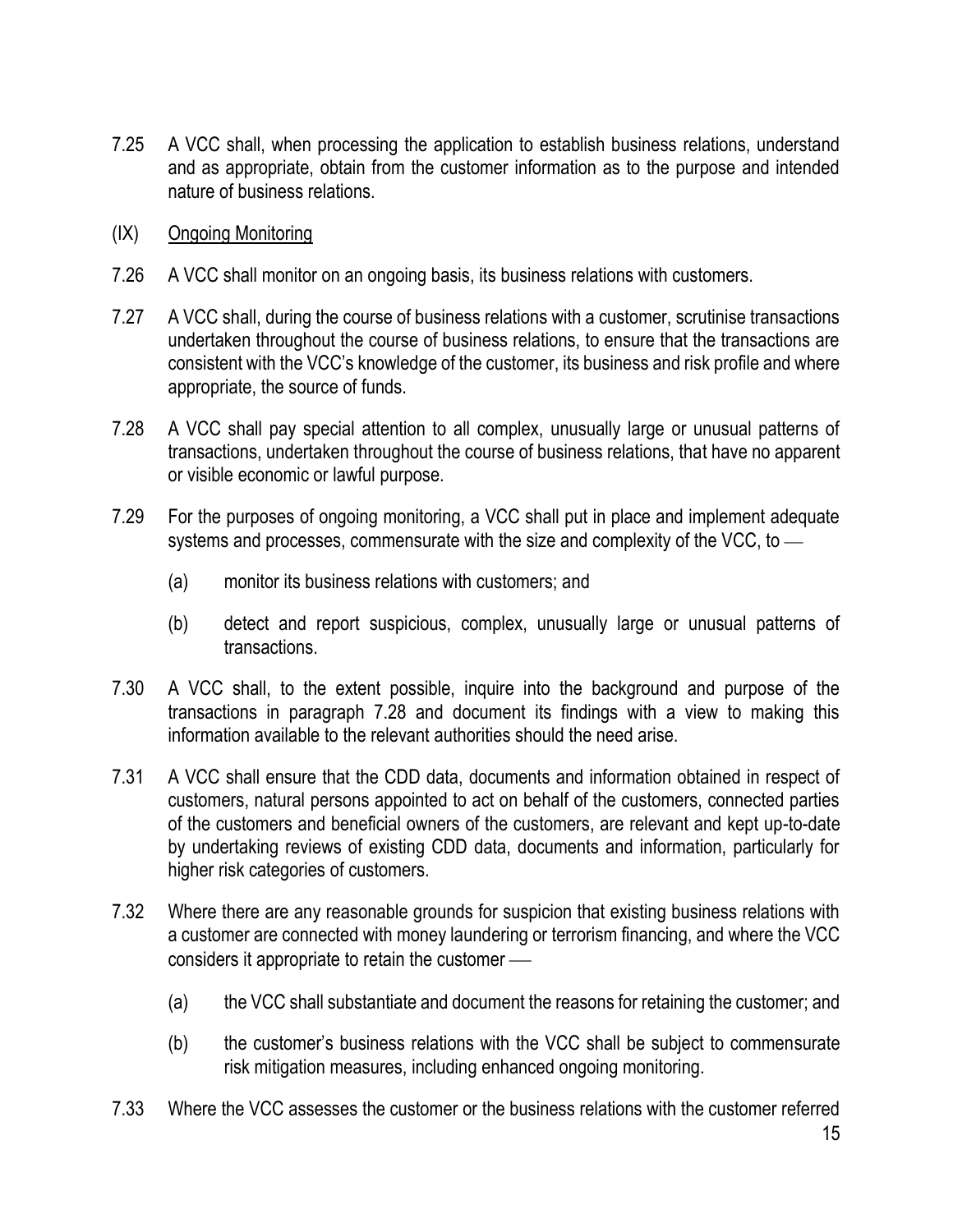to in paragraph 7.32 to be of higher risk, the VCC shall perform enhanced CDD measures, which shall include obtaining the approval of the VCC's senior management to retain the customer.

#### **CDD Measures for Non-Face-to-Face Business Relations**

- 7.34 A VCC shall develop policies and procedures to address any specific risks associated with non-face-to-face business relations with a customer or transactions for a customer.
- 7.35 A VCC shall implement the policies and procedures referred to in paragraph 7.34 when establishing business relations with a customer and when conducting ongoing due diligence.
- 7.36 Where there is no face-to-face contact, the VCC shall perform CDD measures that are at least as robust as those that would be required to be performed if there was face-to-face contact.

[MAS Notice VCC-N01 (Amendment) 2022]

### **Reliance by Acquiring VCC on Measures Already Performed**

- 7.37 When a VCC ("acquiring VCC") acquires customers arising from its acquisition of, either in whole or in part, the business of or shares in another VCC or a fund (whether in Singapore or elsewhere), the acquiring VCC shall perform the measures as required by paragraphs 7, 8 and 9, on the customers acquired at the time of acquisition except where the acquiring  $VCC$  has  $-$ 
	- (a) acquired at the same time all corresponding customer records (including CDD information) and has no doubt or concerns about the veracity or adequacy of the information so acquired; and
	- (b) conducted due diligence enquiries that have not raised any doubt on the part of the acquiring VCC as to the adequacy of AML/CFT measures previously adopted in relation to the acquired customers and documented such enquiries.

#### **Timing for Verification**

- 7.38 Subject to paragraphs 7.39 and 7.40, a VCC shall complete verification of the identity of a customer as required by paragraph 7.8, natural persons appointed to act on behalf of the customer as required by paragraph 7.9(b) and beneficial owners of the customer as required by paragraph 7.13 before the VCC establishes business relations with the customer.
- 7.39 A VCC may establish business relations with a customer before completing the verification of the identity of the customer as required by paragraph 7.8, natural persons appointed to act on behalf of the customer as required by paragraph 7.9(b) and beneficial owners of the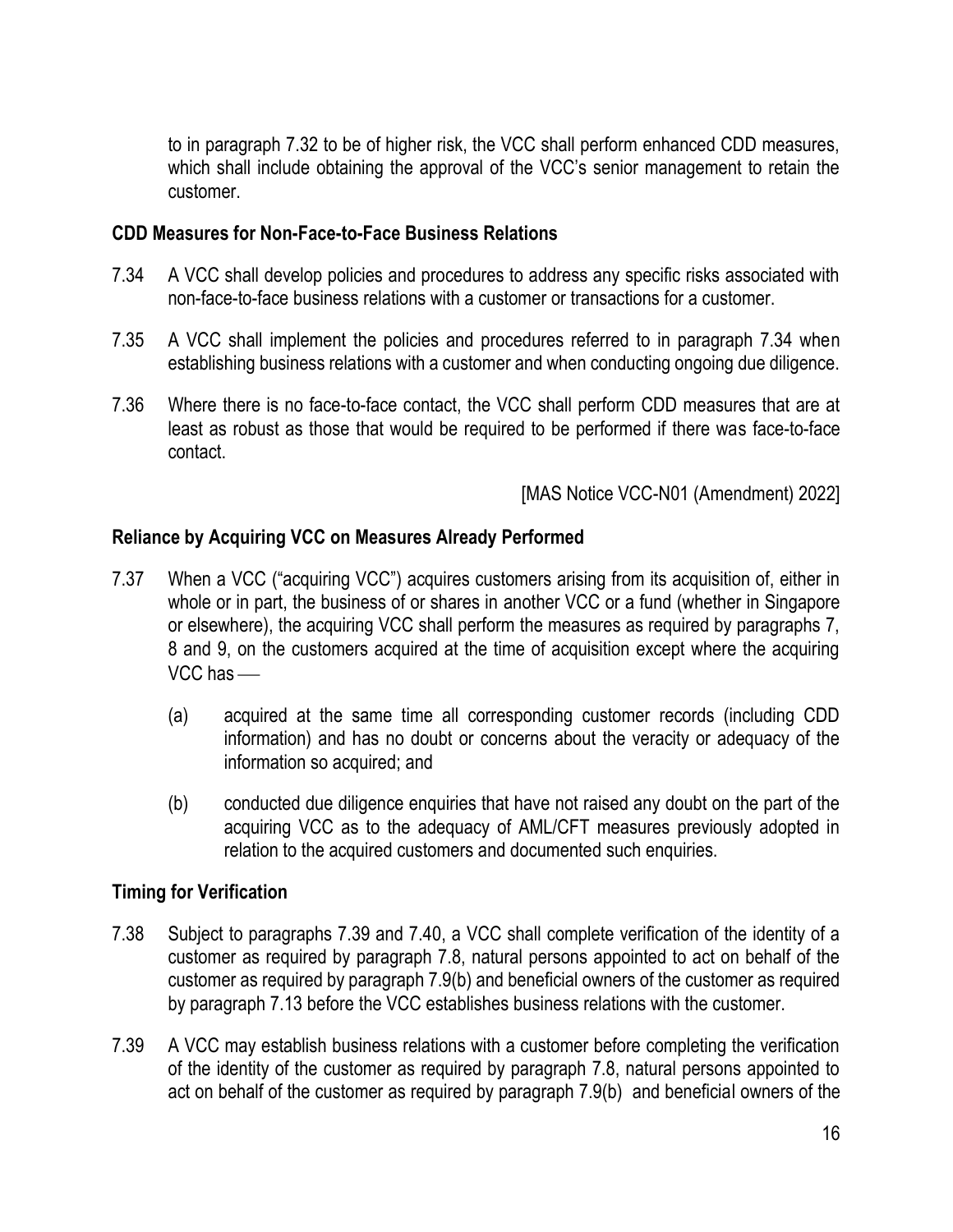customer as required by paragraph  $7.13$  if  $-$ 

- (a) the deferral of completion of the verification is essential in order not to interrupt the normal conduct of business operations; and
- (b) the risks of money laundering and terrorism financing can be effectively managed by the VCC.
- 7.40 Where the VCC establishes business relations with a customer before verifying the identity of the customer as required by paragraph 7.8, natural persons appointed to act on behalf of the customer as required by paragraph 7.9(b), and beneficial owners of the customer as required by paragraph  $7.13$ , the VCC shall  $-$ 
	- (a) develop and implement internal risk management policies and procedures concerning the conditions under which such business relations may be established prior to verification; and
	- (b) complete such verification as soon as is reasonably practicable.

### **Where Measures are Not Completed**

- 7.41 Where the VCC is unable to complete the measures as required under paragraphs 7, 8 and 9, it shall not commence or continue business relations with any customer, or undertake any transaction for any customer. The VCC shall consider if the circumstances are suspicious so as to warrant the filing of an STR.
- 7.42 For the purposes of paragraph 7.41, completion of the measures means the situation where the VCC has obtained, screened and verified (including by delayed verification as allowed under paragraphs 7.39 and 7.40) all necessary CDD information required under paragraphs 7, 8 and 9, and where the VCC has received satisfactory responses to all inquiries in relation to such necessary CDD information.

[MAS Notice VCC-N01 (Amendment) 2022]

### **Screening**

- 7.43 A VCC shall screen a customer, natural persons appointed to act on behalf of the customer, connected parties of the customer and beneficial owners of the customer against relevant money laundering and terrorism financing information sources, as well as lists and information provided by the Authority or other relevant authorities in Singapore for the purposes of determining if there are any money laundering or terrorism financing risks in relation to the customer.
- 7.44 A VCC shall screen the persons referred to in paragraph  $7.43$  —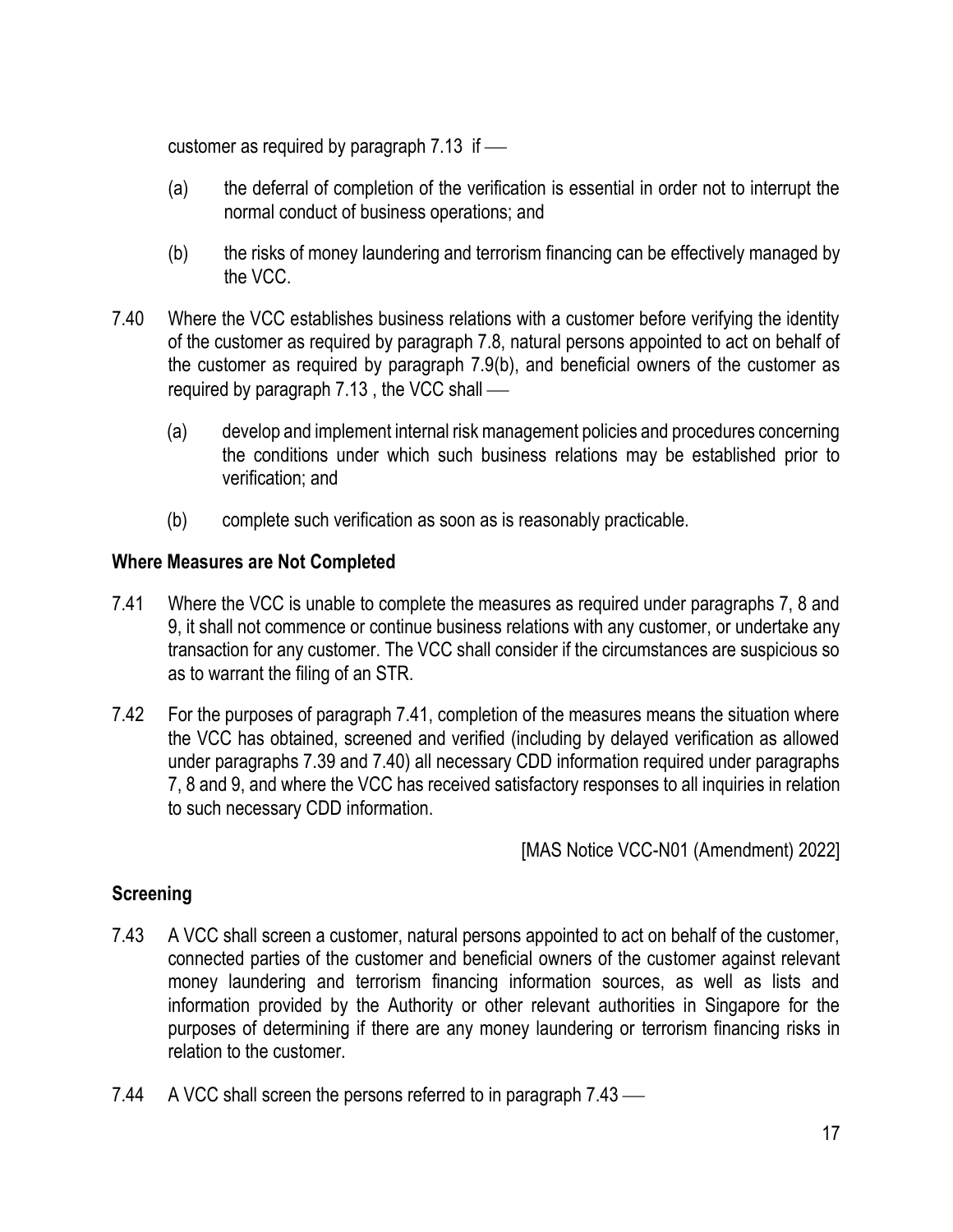- (a) when, or as soon as reasonably practicable after, the VCC establishes business relations with a customer;
- (b) on a periodic basis after the VCC establishes business relations with the customer; and
- $(c)$  when there are any changes or updates to  $\frac{d}{dt}$ 
	- (i) the lists and information provided by the Authority or other relevant authorities in Singapore to the VCC; or
	- (ii) the natural persons appointed to act on behalf of a customer, connected parties of a customer or beneficial owners of a customer.
- 7.45 The results of screening and assessment by the VCC shall be documented.

#### **8 SIMPLIFIED CUSTOMER DUE DILIGENCE**

- 8.1 Subject to paragraph 8.4, a VCC may perform simplified CDD measures in relation to a customer, any natural person appointed to act on behalf of the customer and any beneficial owner of the customer (other than any beneficial owner that the VCC is exempted from making inquiries about under paragraph 7.15) if it is satisfied that the risks of money laundering and terrorism financing are low.
- 8.2 The assessment of low risks shall be supported by an adequate analysis of risks by the VCC.
- 8.3 The simplified CDD measures shall be commensurate with the level of risk, based on the risk factors identified by the VCC.
- 8.4 A VCC shall not perform simplified CDD measures
	- (a) where a customer or any beneficial owner of the customer is from or in a country or jurisdiction in relation to which the FATF has called for countermeasures;
	- (b) where a customer or any beneficial owner of the customer is from or in a country or jurisdiction known to have inadequate AML/CFT measures, as determined by the VCC for itself, or notified to VCCs generally by the Authority, or other foreign regulatory authorities; or
	- (c) where the VCC suspects that money laundering or terrorism financing is involved.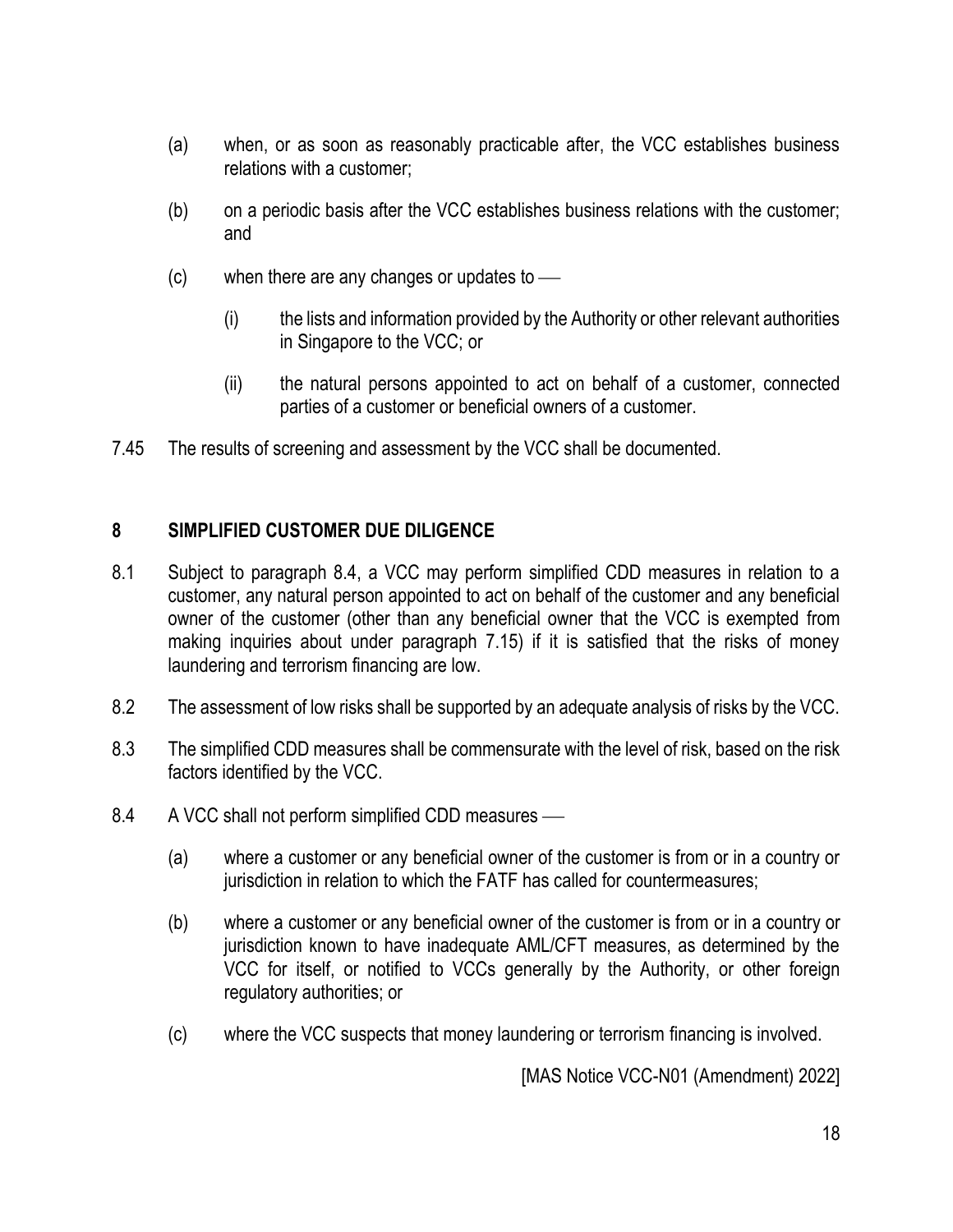- 8.5 Subject to paragraphs 8.2, 8.3 and 8.4, a VCC may perform simplified CDD measures in relation to a customer that is a financial institution set out in Appendix 2.
- 8.6 Where the VCC performs simplified CDD measures in relation to a customer, any natural person appointed to act on behalf of the customer and any beneficial owner of the customer,  $it$  shall document  $-$ 
	- (a) the details of its risk assessment; and
	- (b) the nature of the simplified CDD measures.
- 8.7 For avoidance of doubt, the term "CDD measures" in paragraph 8 means the measures required by paragraph 7.

#### **9 ENHANCED CUSTOMER DUE DILIGENCE**

#### **Politically Exposed Persons**

9.1 For the purposes of paragraph  $9 -$ 

"close associate" means a natural person who is closely connected to a politically exposed person, either socially or professionally;

"domestic politically exposed person" means a natural person who is or has been entrusted domestically with prominent public functions;

"family member" means a parent, step-parent, child, step-child, adopted child, spouse, sibling, step-sibling and adopted sibling of the politically exposed person;

"foreign politically exposed person" means a natural person who is or has been entrusted with prominent public functions in a foreign country or jurisdiction;

[MAS Notice VCC-N01 (Amendment) 2022]

"international organisation" means an entity established by formal political agreements between member countries or jurisdictions that have the status of international treaties, whose existence is recognised by law in member countries or jurisdictions and which is not treated as a resident institutional unit of the country or jurisdiction in which it is located;

[MAS Notice VCC-N01 (Amendment) 2022]

"international organisation politically exposed person" means a natural person who is or has been entrusted with prominent public functions in an international organisation;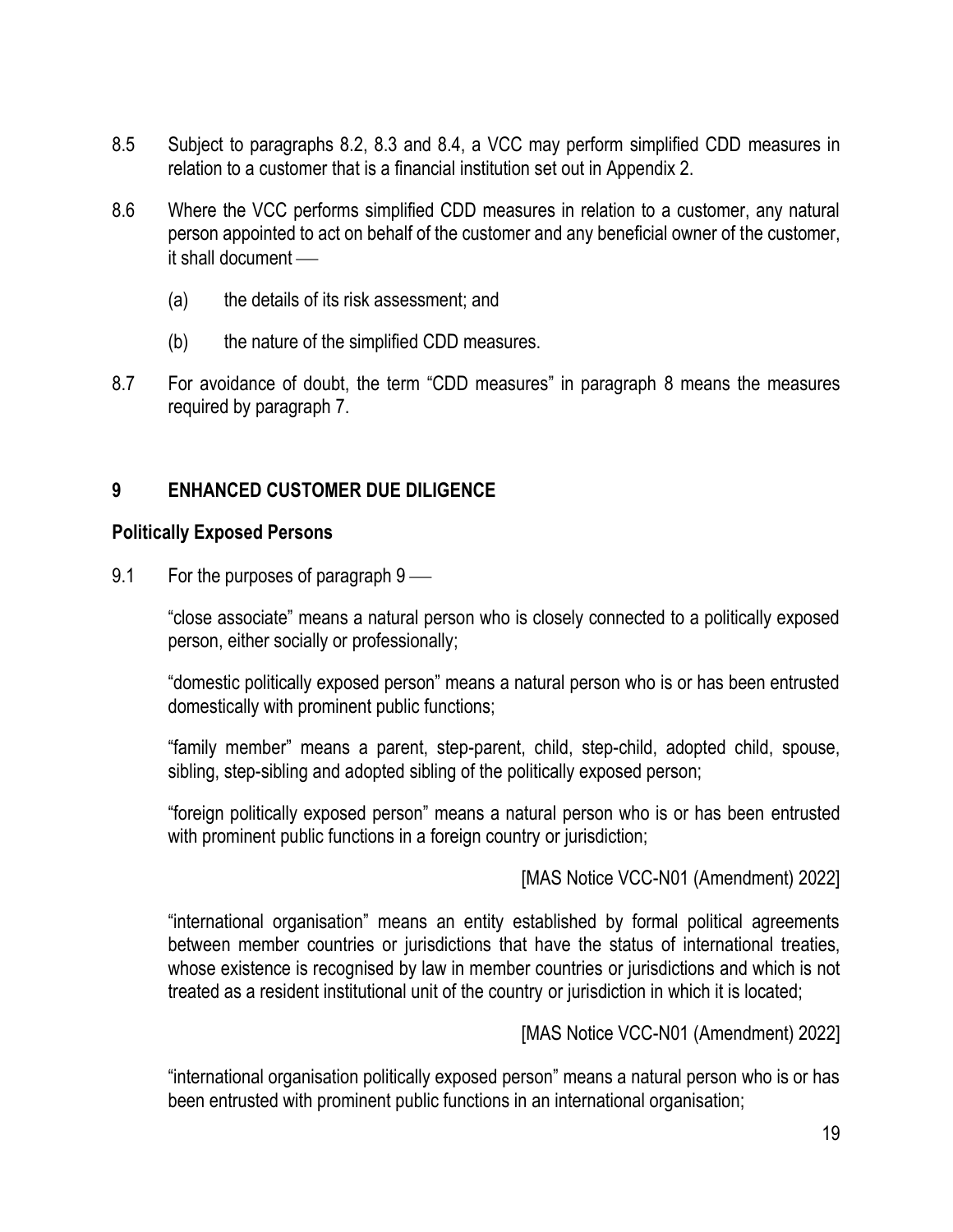"politically exposed person" means a domestic politically exposed person, foreign politically exposed person or international organisation politically exposed person; and

"prominent public functions" includes the roles held by a head of state, a head of government, government ministers, senior civil or public servants, senior judicial or military officials, senior executives of state owned corporations, senior political party officials, members of the legislature and senior management of international organisations.

- 9.2 A VCC shall implement appropriate internal risk management systems, policies, procedures and controls to determine if a customer, any natural person appointed to act on behalf of the customer, any connected party of the customer or any beneficial owner of the customer is a politically exposed person, or a family member or close associate of a politically exposed person.
- 9.3 A VCC shall, in addition to performing CDD measures (specified in paragraph 7), perform at least the following enhanced CDD measures where a customer or any beneficial owner of the customer is determined by the VCC to be a politically exposed person, or a family member or close associate of a politically exposed person under paragraph 9.2:
	- (a) obtain approval from the VCC's senior management to establish or continue business relations with the customer;
	- (b) establish, by appropriate and reasonable means, the source of wealth and source of funds of the customer and any beneficial owner of the customer; and
	- (c) conduct, during the course of business relations with the customer, enhanced monitoring of business relations with the customer. In particular, the VCC shall increase the degree and nature of monitoring of the business relations with and transactions for the customer, in order to determine whether they appear unusual or suspicious.
- 9.4 A VCC may adopt a risk-based approach in determining whether to perform enhanced CDD measures or the extent of enhanced CDD measures to be performed for —
	- (a) domestic politically exposed persons, their family members and close associates;
	- (b) international organisation politically exposed persons, their family members and close associates; or
	- (c) politically exposed persons who have stepped down from their prominent public functions, taking into consideration the level of influence such persons may continue to exercise after stepping down from their prominent public functions, their family members and close associates,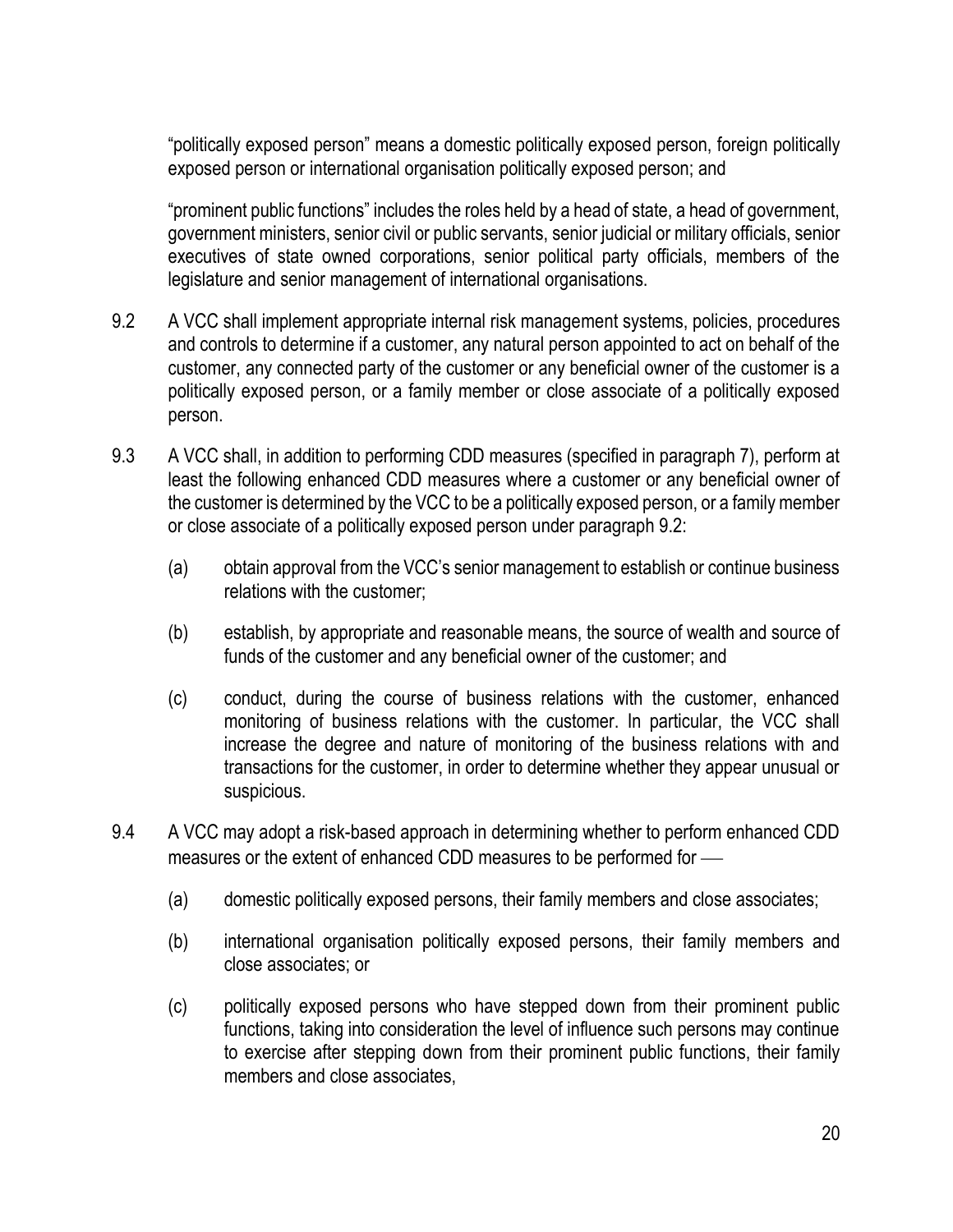except in cases where their business relations or transactions with the VCC present a higher risk for money laundering or terrorism financing.

#### **Other Higher Risk Categories**

- 9.5 A VCC shall implement appropriate internal risk management systems, policies, procedures and controls to determine if business relations with or transactions for any customer present a higher risk for money laundering or terrorism financing.
- 9.6 For the purposes of paragraph 9.5, circumstances where a customer presents or may present a higher risk for money laundering or terrorism financing include but are not limited to the following:
	- (a) where a customer or any beneficial owner of the customer is from or in a country or jurisdiction in relation to which the FATF has called for countermeasures, the VCC shall treat any business relations with or transactions for any such customer as presenting a higher risk for money laundering or terrorism financing;
	- (b) where a customer or any beneficial owner of the customer is from or in a country or jurisdiction known to have inadequate AML/CFT measures, as determined by the VCC for itself, or notified to VCCs generally by the Authority or other foreign regulatory authorities, the VCC shall assess whether any such customer presents a higher risk for money laundering or terrorism financing; and
	- (c) where a customer is a legal person for which the VCC is not able to establish if it has any –
		- (i) ongoing, apparent or visible operation or business activity;
		- (ii) economic or business purpose for its corporate structure or arrangement; or
		- (iii) substantive financial activity in its interactions with the VCC,

the VCC shall assess whether any such customer presents a higher risk for money laundering or terrorism financing.

- 9.7 A VCC shall perform the appropriate enhanced CDD measures in paragraph 9.3 for business relations with or transactions for any customer —
	- (a) who the VCC determines under paragraph 9.5; or
	- (b) the Authority or other relevant authorities in Singapore notify to the VCC,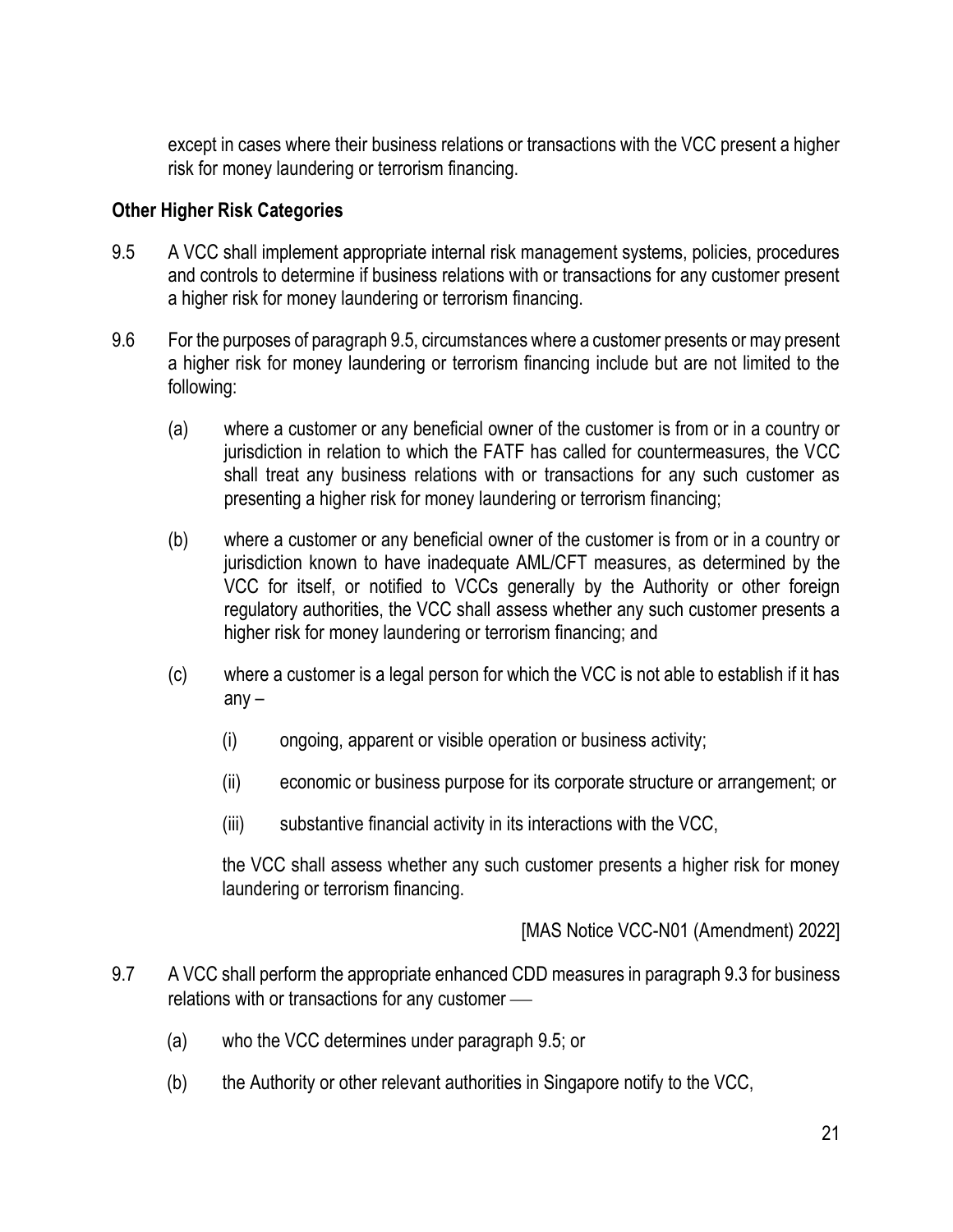as presenting a higher risk for money laundering or terrorism financing.

9.8 A VCC shall, in taking enhanced CDD measures to manage and mitigate any higher risks that have been identified by the VCC, or notified to it by the Authority or other relevant authorities in Singapore, ensure that the enhanced CDD measures take into account the requirements of any laws, regulations or directions administered by the Authority, including but not limited to the regulations or directions issued by the Authority under section 83 of the VCC Act.

[MAS Notice VCC-N01 (Amendment) 2022]

## **10 RELIANCE ON THIRD PARTIES**

- 10.1 A VCC shall ensure that the eligible financial institution it engages will only rely on a third party to perform the measures as required by paragraphs 7, 8 and 9 if the following requirements are met:
	- (a) the third party is  $-$ 
		- (i) a financial institution set out in Appendix 2; or
		- (ii) a financial institution which is subject to and supervised by a foreign authority for compliance with AML/CFT requirements consistent with standards set by the FATF (other than a holder of a payment services licence under the Payment Services Act 2019, or equivalent licences);
	- (b) the eligible financial institution is satisfied that the third party it intends to rely upon is subject to and supervised for compliance with AML/CFT requirements consistent with standards set by the FATF, and has adequate AML/CFT measures in place to comply with those requirements;
	- (c) the eligible financial institution takes appropriate steps to identify, assess and understand the money laundering and terrorism financing risks particular to the countries or jurisdictions that the third party operates in;
	- (d) the third party is not one which VCCs have been specifically precluded by the Authority from relying upon; and
	- (e) the third party is able and willing to provide, without delay, upon the eligible financial institution or VCC's request, any data, documents or information obtained by the third party with respect to the measures applied on the VCC's customer, which the eligible financial institution or VCC would be required or would want to obtain.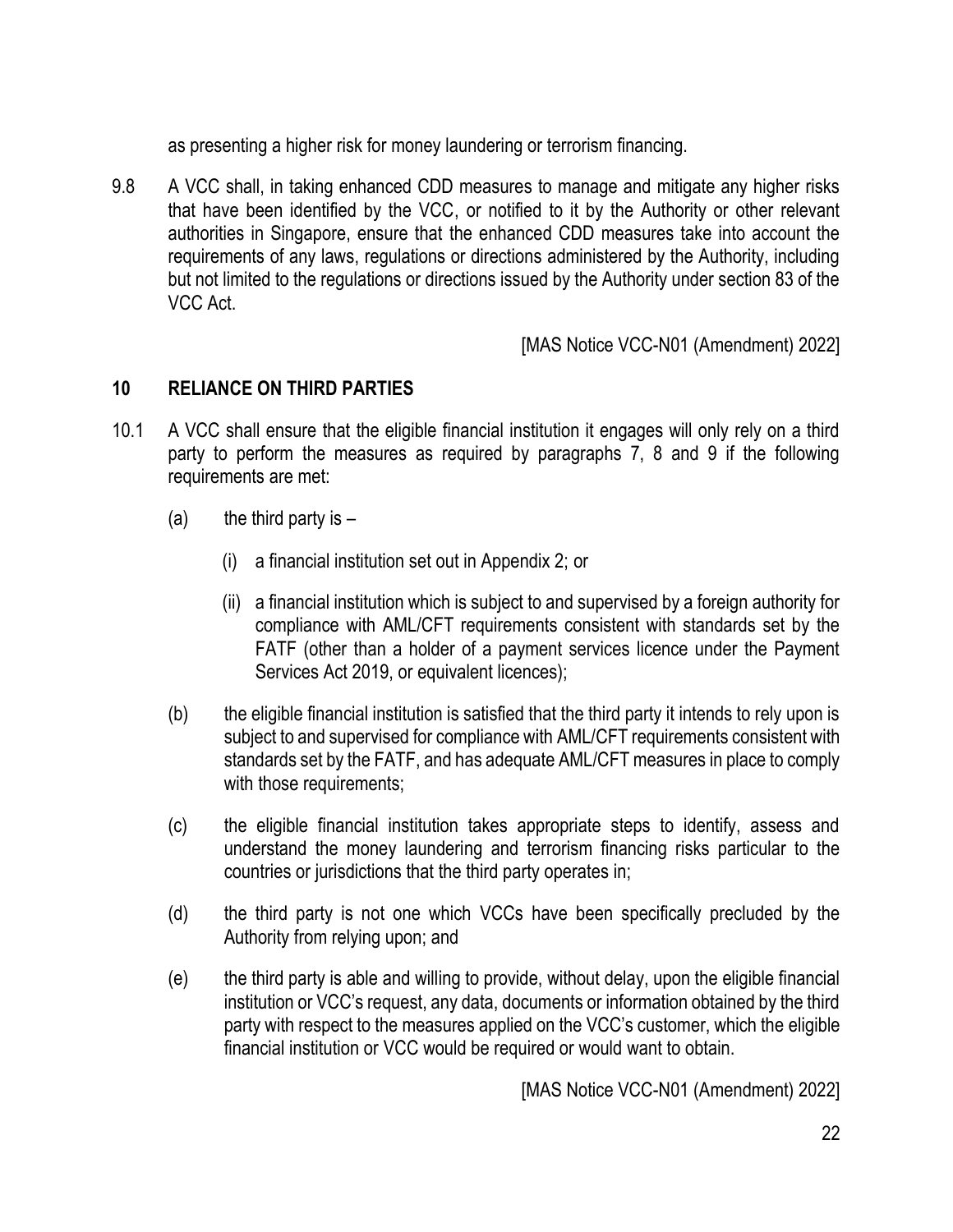- 10.2 A VCC shall ensure that the eligible financial institution it engages will not rely on a third party to conduct ongoing monitoring of business relations with customers.
- 10.3 Where an eligible financial institution engaged by a VCC relies on a third party to perform the measures as required by paragraphs 7, 8 and 9, the VCC shall ensure that the eligible  $f$ inancial institution  $\_\$ 
	- (a) documents the basis for its satisfaction that the requirements in paragraphs 10.1(b) and (c) have been met, except where the third party is a financial institution set out in Appendix 2; and
	- (b) immediately obtains from the third party the CDD information which the third party had obtained.

[MAS Notice VCC-N01 (Amendment) 2022]

#### **11 RECORD KEEPING**

- 11.1 A VCC shall in relation to all data, documents and information that the VCC is required to obtain or produce to meet the requirements under this Notice, prepare, maintain and retain records of such data, documents and information.
- 11.2 A VCC shall perform the measures as required by paragraph 11.1 such that
	- (a) all requirements imposed by law (including this Notice) are met;
	- (b) any individual transaction undertaken by the VCC can be reconstructed (including the amount and type of currency involved) so as to provide, if necessary, evidence for prosecution of criminal activity;
	- (c) the Authority or other relevant authorities in Singapore and the internal and external auditors of the VCC are able to review the VCC's business relations, transactions, records and CDD information and assess the level of compliance with this Notice; and
	- (d) the VCC can satisfy, within a reasonable time or any more specific time period imposed by law or by the requesting authority, any enquiry or order from the relevant authorities in Singapore for information.
- 11.3 Subject to paragraph 11.5 and any other requirements imposed by law, a VCC shall, for the purposes of record retention under paragraphs 11.1 and 11.2, and when setting its record retention policies, comply with the following record retention periods:
	- (a) for CDD information relating to the business relations and transactions undertaken in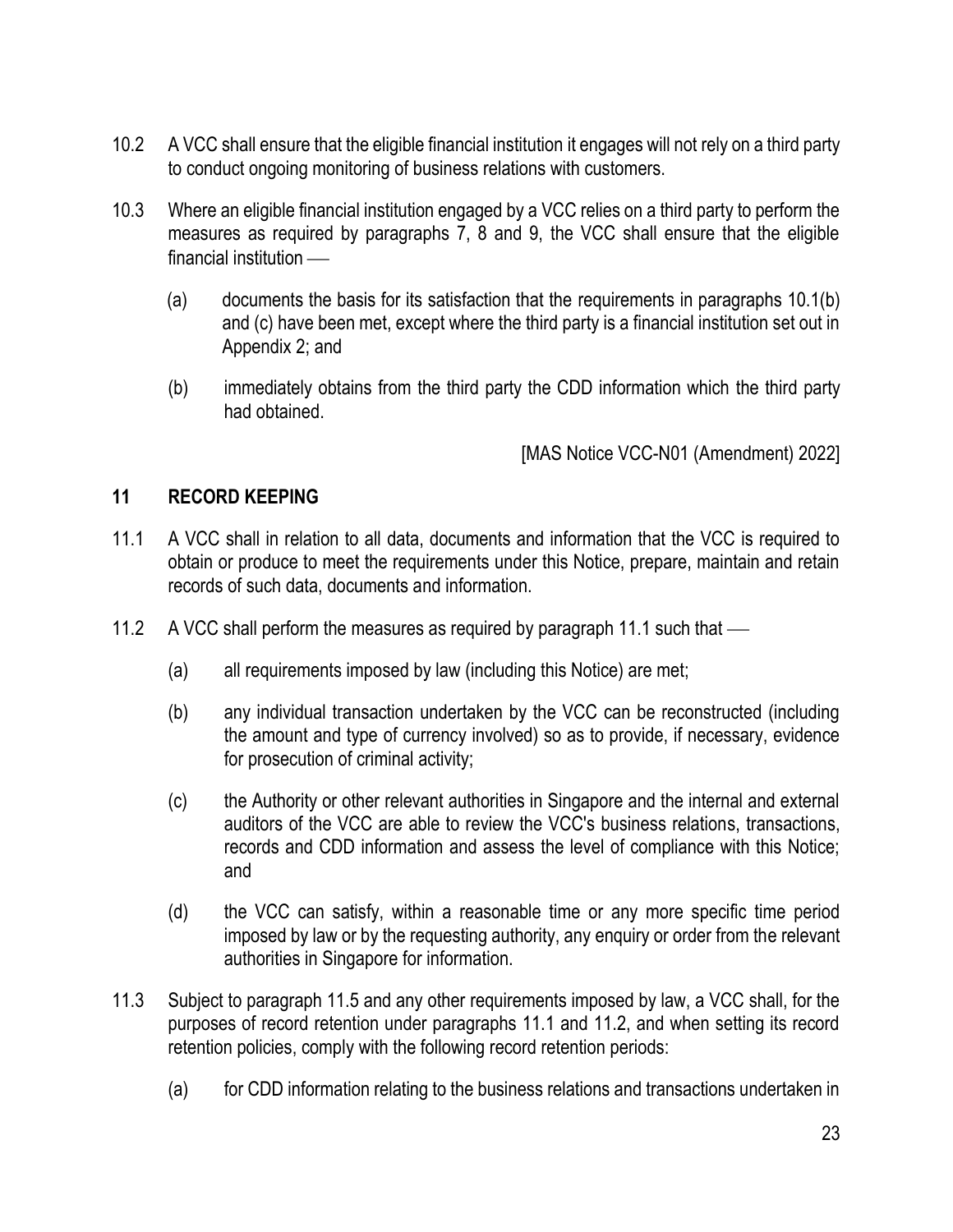the course of business, as well as account files, business correspondence and results of any analysis undertaken, a period of at least 5 years following the termination of such business relations or completion of such transactions; and

- (b) for data, documents and information relating to a transaction, including any information needed to explain and reconstruct the transaction, a period of at least 5 years following the completion of the transaction.
- 11.4 A VCC may retain data, documents and information as originals or copies, in paper or electronic form or on microfilm, provided that they are admissible as evidence in a Singapore court of law.
- 11.5 A VCC shall retain records of data, documents and information on all its business relations with or transactions for a customer pertaining to a matter which is under investigation or which has been the subject of an STR, in accordance with any request or order from STRO or other relevant authorities in Singapore.

#### **12 PERSONAL DATA**

- 12.1 For the purposes of paragraph 12, "individual" means a natural person, whether living or deceased.
- 12.2 Subject to paragraph 12.3 and for the purposes of complying with this Notice, a VCC shall not be required to provide an individual customer, an individual appointed to act on behalf of a customer, an individual connected party of a customer, individual beneficial owner of a customer or an individual for whom a director is a nominee with  $-$ 
	- (a) any access to personal data about the individual that is in the possession or under the control of the VCC;
	- (b) any information about the ways in which the personal data of the individual under subparagraph (a) has been or may have been used or disclosed by the VCC; and
	- (c) any right to correct an error or omission of the personal data about the individual that is in the possession or under the control of the VCC.
- 12.3 A VCC shall, as soon as reasonably practicable, upon the request of an individual customer, an individual appointed to act on behalf of a customer, an individual connected party of a customer, an individual beneficial owner of a customer or an individual for whom a director is a nominee, provide the requesting individual with the right to  $-$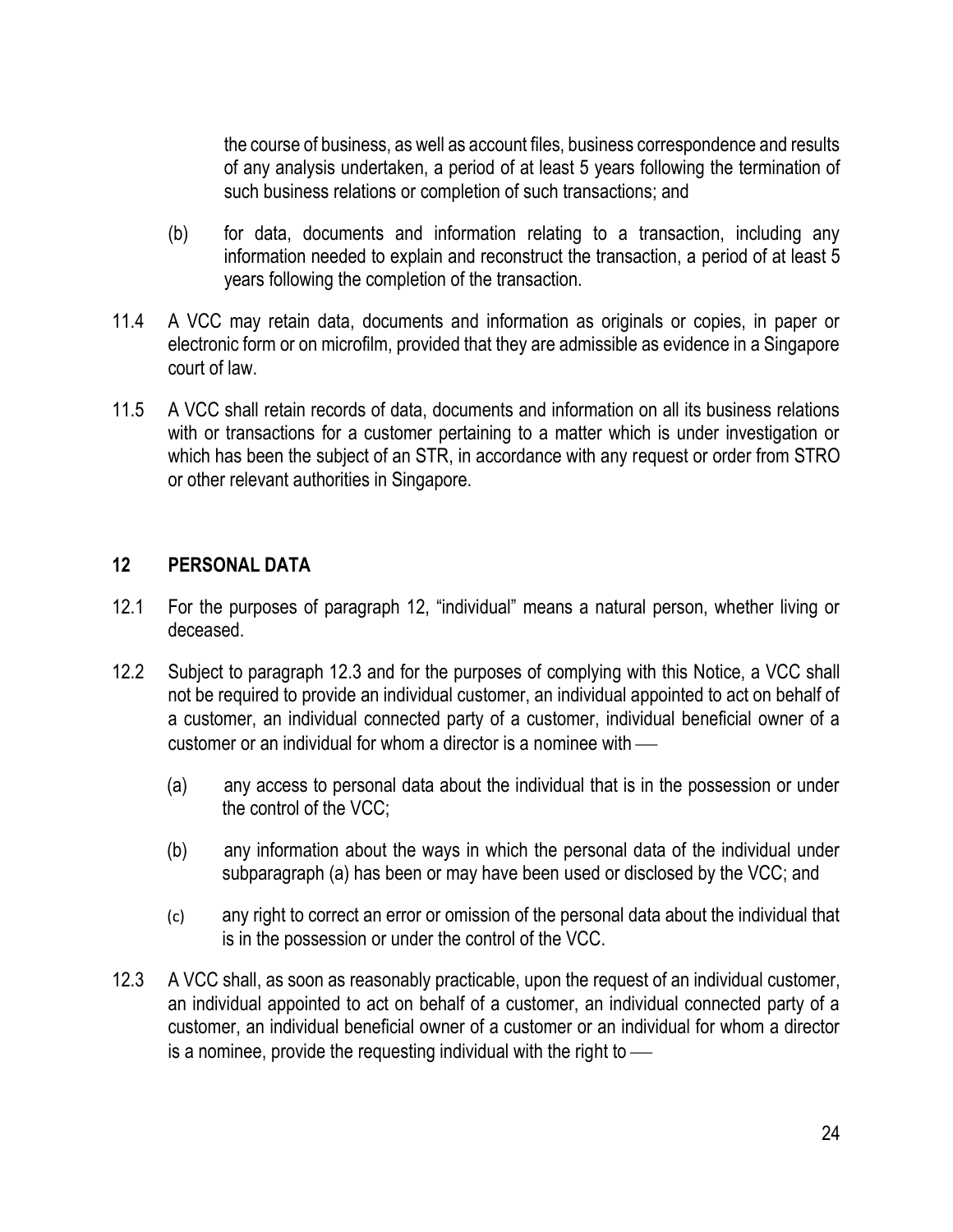- (a) access the following types of personal data of that individual, that is in the possession or under the control of the VCC:
	- (i) the individual's full name, including any alias;
	- (ii) the individual's unique identification number (such as an identity card number, birth certificate number or passport number);
	- (iii) the individual's residential address;
	- (iv) the individual's date of birth;
	- (v) the individual's nationality;
	- (vi) subject to sections 21(2) and (3) read with the Fifth Schedule to the Personal Data Protection Act 2012, any other personal data of the respective individual provided by that individual to the VCC; and
- (b) subject to section 22(7) read with the Sixth Schedule to the Personal Data Protection Act 2012, correct an error or omission in relation to the types of personal data set out in subparagraphs (a)(i) to (vi), provided the VCC is satisfied that there are reasonable grounds for such request.

[MAS Notice VCC-N01 (Amendment) 2022]

12.4 For the purposes of complying with this Notice, a VCC may, whether directly or through a third party, collect, use and disclose personal data of an individual customer, an individual appointed to act on behalf of a customer, an individual connected party of a customer, an individual beneficial owner of a customer or an individual for whom a director is a nominee, without the respective individual's consent.

# **13 SUSPICIOUS TRANSACTIONS REPORTING**

- 13.1 A VCC shall keep in mind the provisions in the CDSA4 and in the TSOFA that provide for the reporting to the authorities of transactions suspected of being connected with money laundering or terrorism financing and implement appropriate internal policies, procedures and controls for meeting its obligations under the law, including the following:
	- (a) establish a single reference point within the organisation to whom all employees and officers are instructed to promptly refer all transactions suspected of being connected with money laundering or terrorism financing, for possible referral to STRO via STRs;

<sup>4</sup> Please note in particular section 48 of the CDSA on tipping-off.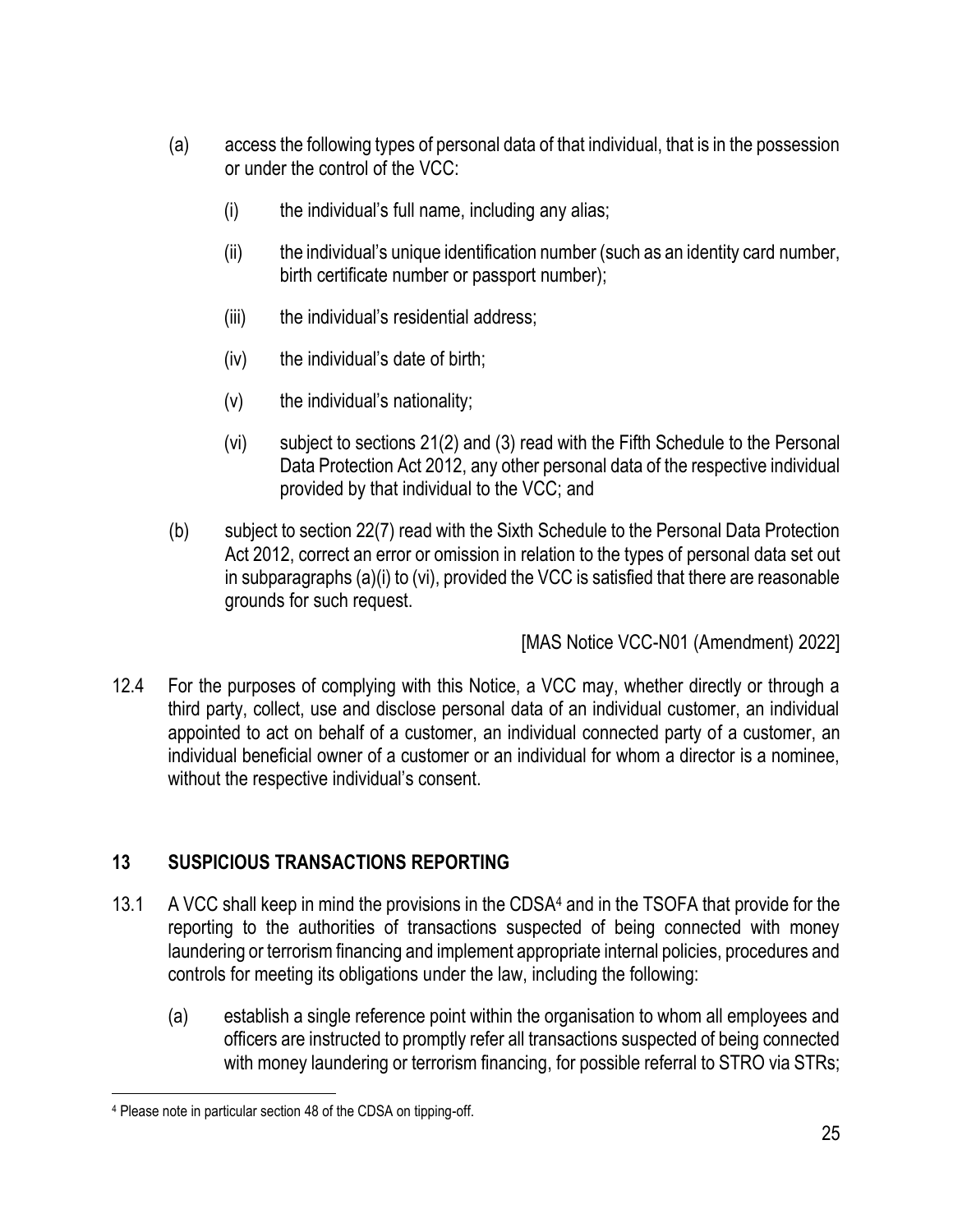and

- (b) keep records of all transactions referred to STRO, together with all internal findings and analysis done in relation to them.
- 13.2 A VCC shall promptly submit reports on suspicious transactions (including attempted transactions), regardless of the amount of the transaction, to STRO, and extend a copy to the Authority for information.
- 13.3 A VCC shall consider if the circumstances are suspicious so as to warrant the filing of an STR and document the basis for its determination, including where —
	- (a) the VCC is for any reason unable to complete the measures as required by paragraphs 7, 8 and 9; or
	- (b) the customer is reluctant, unable or unwilling to provide any information requested by the VCC, or decides to withdraw a pending application to establish business relations or a pending transaction, or to terminate existing business relations.

[MAS Notice VCC-N01 (Amendment) 2022]

13.4 Where a VCC forms a suspicion of money laundering or terrorism financing, and reasonably believes that performing any of the measures as required by paragraphs 7, 8 or 9 will tip-off a customer, a natural person appointed to act on behalf of the customer, a connected party of the customer or a beneficial owner of the customer, the VCC may stop performing those measures. The VCC shall document the basis for its assessment and file an STR.

## **14 INTERNAL POLICIES, COMPLIANCE, AUDIT AND TRAINING**

- 14.1 A VCC shall develop and implement adequate internal policies, procedures and controls, taking into consideration its money laundering and terrorism financing risks and the size of its business, to help prevent money laundering and terrorism financing and communicate these to its employees.
- 14.2 The policies, procedures and controls shall meet all the requirements of this Notice.

[MAS Notice VCC-N01 (Amendment) 2022]

## **Group Policy**

14.3 A VCC shall develop a group policy on AML/CFT to meet all the requirements of this Notice and extend this to all of its branches and subsidiaries which are financial institutions or VCCs.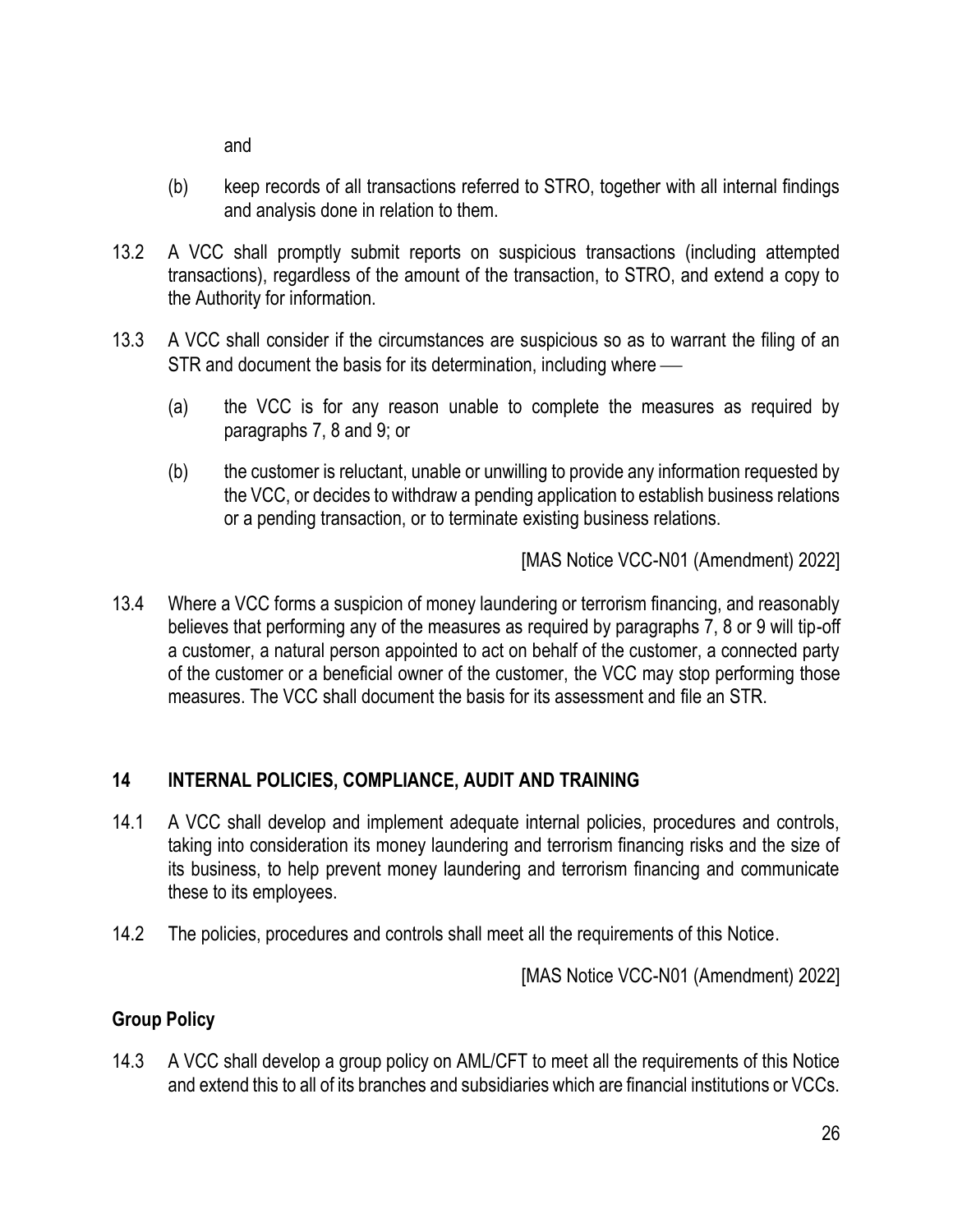- 14.4 Where a VCC has a branch or subsidiary in a host country or jurisdiction  $\frac{1}{10}$ 
	- (a) in relation to which the FATF has called for countermeasures; or
	- (b) known to have inadequate AML/CFT measures, as determined by the VCC for itself, or notified to VCCs generally by the Authority or other foreign regulatory authorities,

the VCC shall ensure that its group policy on AML/CFT is strictly observed by the management of that branch or subsidiary.

[MAS Notice VCC-N01 (Amendment) 2022]

- 14.5 Subject to the VCC putting in place adequate safeguards to protect the confidentiality and use of any information that is shared, the VCC shall develop and implement group policies and procedures for its branches and subsidiaries which are financial institutions or VCCs, to share information required for the purposes of CDD and for money laundering and terrorism financing risk management, to the extent permitted by the law of the countries or jurisdictions that its branches and subsidiaries are in.
- 14.6 Such policies and procedures shall include the provision, to the VCC's group-level compliance, audit, and AML/CFT functions, of customer and transaction information from its branches and subsidiaries which are financial institutions or VCCs, when necessary for money laundering and terrorism financing risk management purposes.
- 14.6A For the purposes of this paragraph 14.6, the information to be shared within the VCC's financial group shall include any information and analysis of transactions or activities that appear unusual.<sup>5</sup>

- 14.7 Where the AML/CFT requirements in the host country or jurisdiction differ from those in Singapore, the VCC shall require that the overseas branch or subsidiary apply the higher of the two standards, to the extent that the law of the host country or jurisdiction so permits.
- 14.8 Where the law of the host country or jurisdiction conflicts with Singapore law such that the overseas branch or subsidiary is unable to fully observe the higher standard, the VCC shall apply additional appropriate measures to manage the money laundering and terrorism

<sup>5</sup> Subject to section 48 of the CDSA on tipping-off, information shared may include an STR, the underlying information of the STR, or the fact that an STR was filed.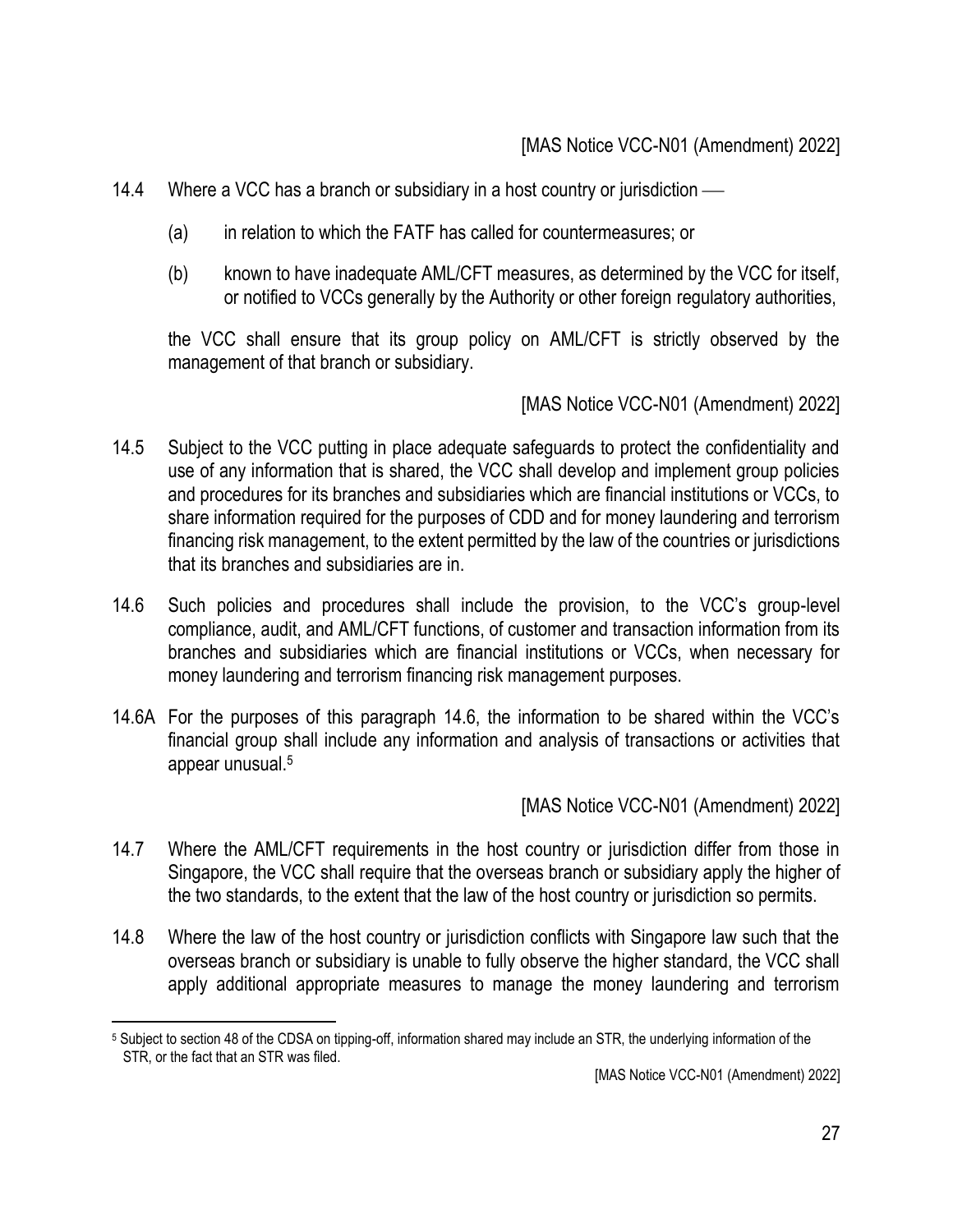financing risks, report this to the Authority and comply with such further directions as may be given by the Authority.

14.8A In the case of a Singapore branch of a VCC incorporated outside Singapore, subject to the Singapore branch putting in place adequate safeguards to protect the confidentiality and use of any information that is shared, the Singapore branch shall share customer, account and transaction information within the VCC's financial group when necessary for money laundering and terrorism financing risk management purposes. Such information to be shared within the VCC's financial group shall include any information and analysis of transactions or activities that appear unusual.<sup>6</sup>

[MAS Notice VCC-N01 (Amendment) 2022]

#### **Compliance**

- 14.9 A VCC shall develop appropriate compliance management arrangements, including at least, the appointment of an AML/CFT compliance officer at the management level.
- 14.10 A VCC shall ensure that the AML/CFT compliance officer, as well as any other persons appointed to assist the AML/CFT compliance officer, is suitably qualified, and has adequate resources and timely access to all customer records and other relevant information which the AML/CFT compliance officer requires to discharge the AML/CFT compliance officer's functions.

[MAS Notice VCC-N01 (Amendment) 2022]

### **Audit**

14.11 A VCC shall maintain an audit function that is adequately resourced and independent, and that is able to regularly assess the effectiveness of the VCC's internal policies, procedures and controls, and its compliance with regulatory requirements.

### **Employee Hiring**

14.12 A VCC shall have in place screening procedures to ensure high standards when hiring employees and appointing officers.

### **Training**

14.13 A VCC shall take all appropriate steps to ensure that its employees and officers (whether in

<sup>6</sup> Subject to section 48 of the CDSA on tipping-off, information shared may include an STR, the underlying information of the STR, or the fact that an STR was filed.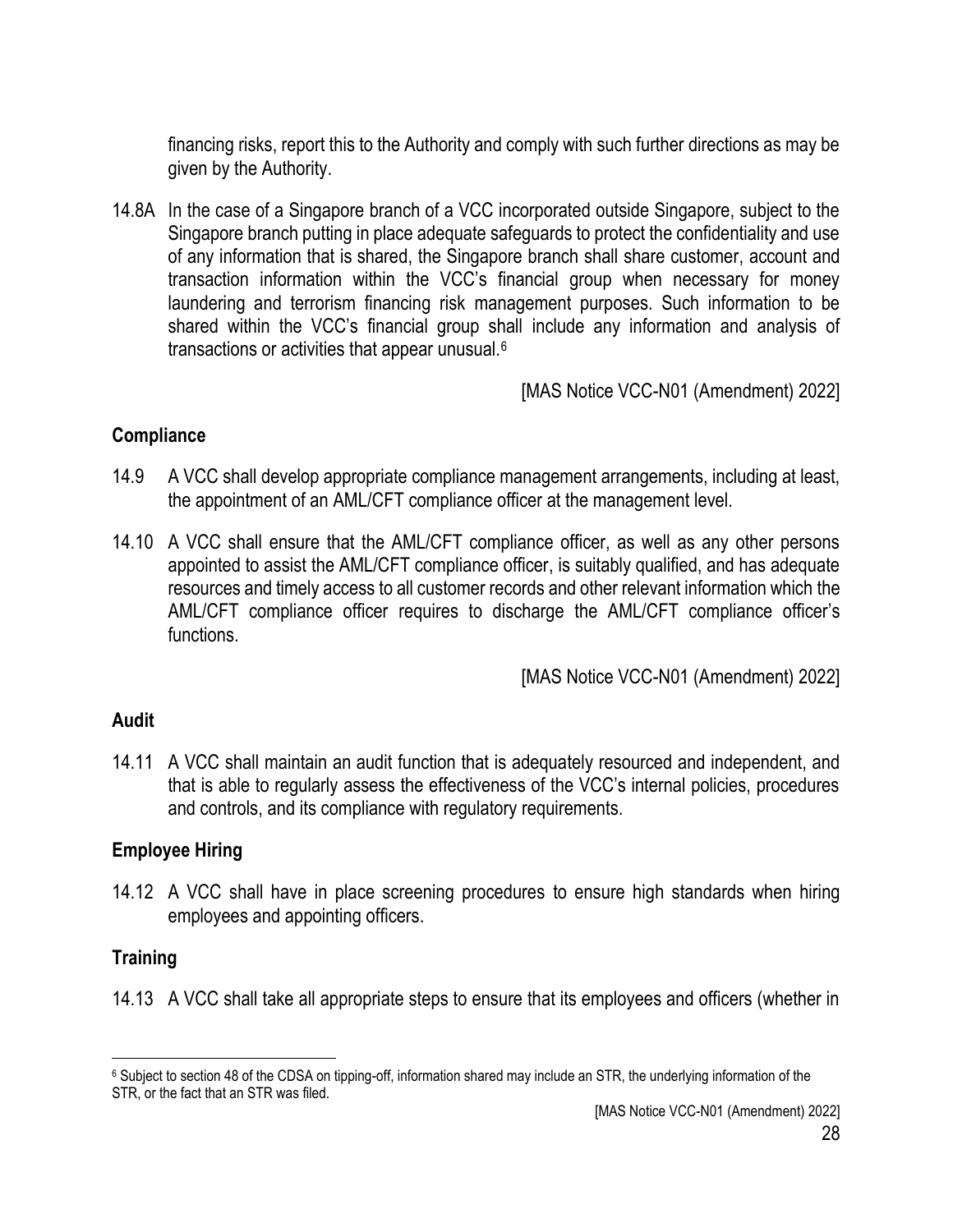Singapore or elsewhere) are regularly and appropriately trained on —

- (a) AML/CFT laws and regulations, and in particular, CDD measures, and detecting and reporting of suspicious transactions;
- (b) prevailing techniques, methods and trends in money laundering and terrorism financing; and
- (c) the VCC's internal AML/CFT policies, procedures and controls, and the roles and responsibilities of employees and officers in combating money laundering and terrorism financing.

[MAS Notice VCC-N01 (Amendment) 2022]

Endnotes on History of Amendments

- 1. MAS Notice VCC-N01 (Amendment) 2021 with effect from 14 January 2020.
	- (a) MAS Notice VCC-N01 (Amendment) 2021 with effect from 1 July 2021.
	- (b) MAS Notice VCC-N01 (Amendment) 2022 with effect from 1 March 2022.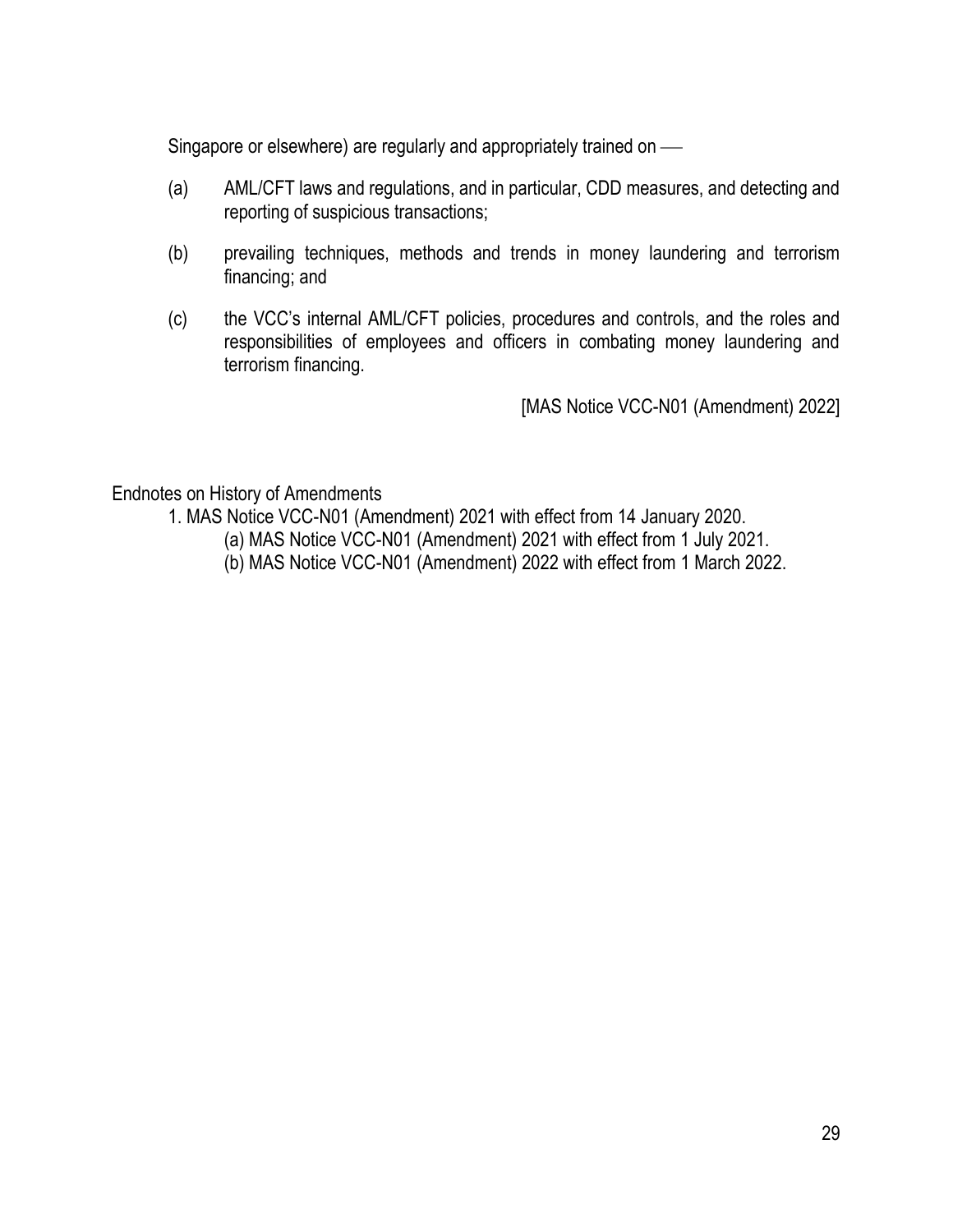## **Appendix 1**

1. Financial institutions that are licensed, approved, registered (including a fund management company registered under paragraph 5(1)(i) of the Second Schedule to the Securities and Futures (Licensing and Conduct of Business) Regulations (Rg. 10)) or regulated by the Authority but does not include a person (other than a person referred to in paragraphs 2 and 3) who is exempted from licensing, approval or regulation by the Authority under any Act administered by the Authority, including a private trust company exempted from licensing under section 15 of the Trust Companies Act 2005 read with regulation 4 of the Trust Companies (Exemption) Regulations (Rg. 1).

[MAS Notice VCC-N01 (Amendment) 2021]

[MAS Notice VCC-N01 (Amendment) 2022]

2. Persons exempted under section 23(1)(f) of the Financial Advisers Act 2001 read with regulation 27(1)(d) of the Financial Advisers Regulations (Rg. 2).

[MAS Notice VCC-N01 (Amendment) 2022]

3. Persons exempted under section 99(1)(h) of the SFA read with paragraph 7(1)(b) of the Second Schedule to the Securities and Futures (Licensing and Conduct of Business) Regulations.

[MAS Notice VCC-N01 (Amendment) 2022]

Note: For the avoidance of doubt, the financial institutions set out in Appendix 2 fall within Appendix 1.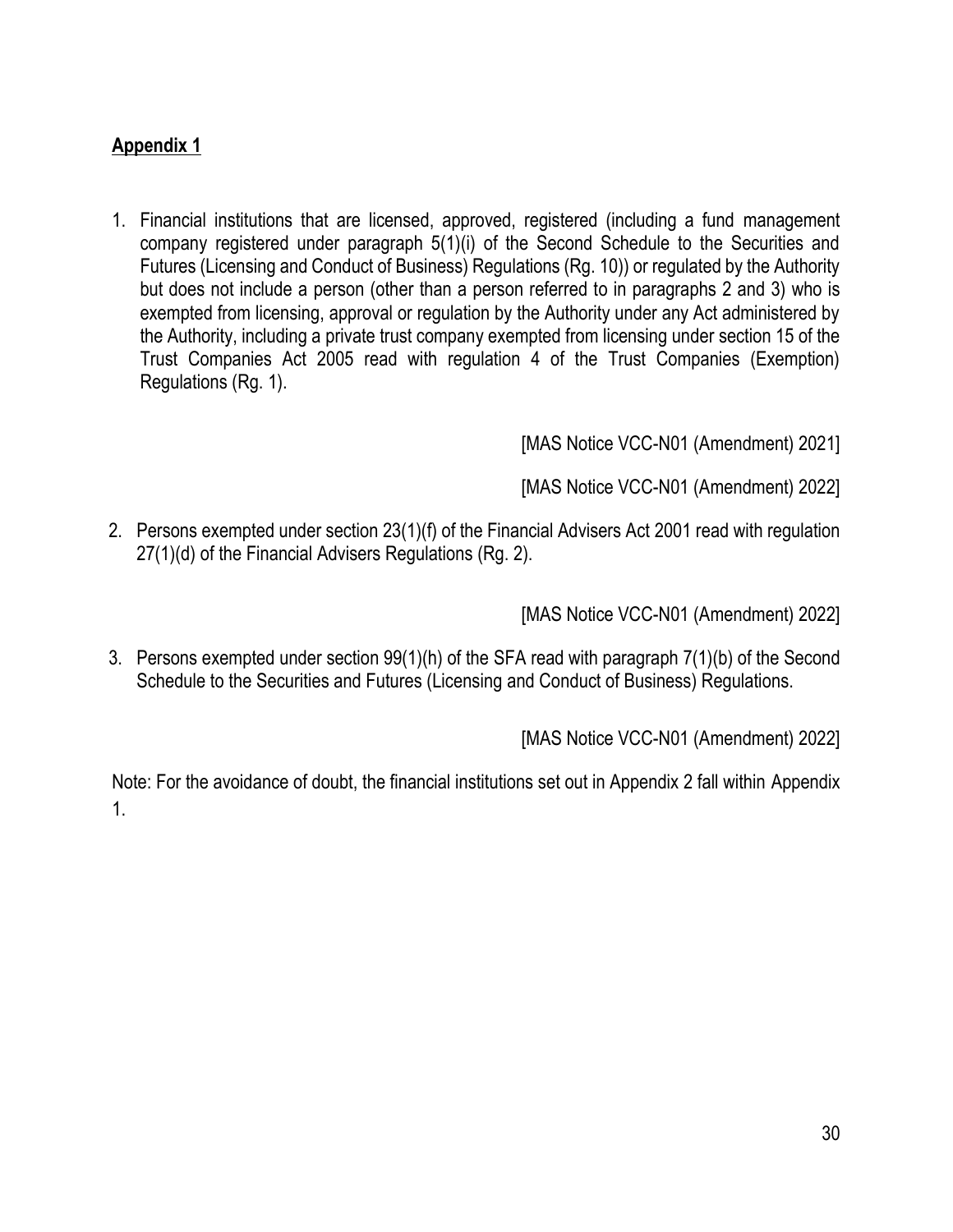## **Appendix 2**

1. Banks in Singapore licensed under the Banking Act 1970.

[MAS Notice VCC-N01 (Amendment) 2021] [MAS Notice VCC-N01 (Amendment) 2022]

2. Merchant banks in Singapore licensed under the Banking Act 1970.

[MAS Notice VCC-N01 (Amendment) 2021] [MAS Notice VCC-N01 (Amendment) 2022]

3. Finance companies licensed under section 6 of the Finance Companies Act 1967.

[MAS Notice VCC-N01 (Amendment) 2022]

4. Financial advisers licensed under section 6 of the Financial Advisers Act 2001 except those which only provide advice by issuing or promulgating research analyses or research reports, whether in electronic, print or other form, concerning any investment product.

[MAS Notice VCC-N01 (Amendment) 2022]

5. Holders of a capital markets services licence under section 82 of the SFA.

[MAS Notice VCC-N01 (Amendment) 2022]

- 6. Fund management companies registered under paragraph 5(1)(i) of the Second Schedule to the Securities and Futures (Licensing and Conduct of Business) Regulations (Rg. 10).
- 7. Persons exempted under section 23(1)(f) of the Financial Advisers Act 2001 read with regulation 27(1)(d) of the Financial Advisers Regulations (Rg. 2) except those which only provide advice by issuing or promulgating research analyses or research reports, whether in electronic, print or other form, concerning any investment product.

[MAS Notice VCC-N01 (Amendment) 2022]

8. Persons exempted under section 99(1)(h) of the SFA read with paragraph 7(1)(b) of the Second Schedule to the Securities and Futures (Licensing and Conduct of Business) Regulations.

[MAS Notice VCC-N01 (Amendment) 2022]

9. Approved trustees approved under section 289 of the SFA.

[MAS Notice VCC-N01 (Amendment) 2022]

10. Trust companies licensed under section 5 of the Trust Companies Act 2005.